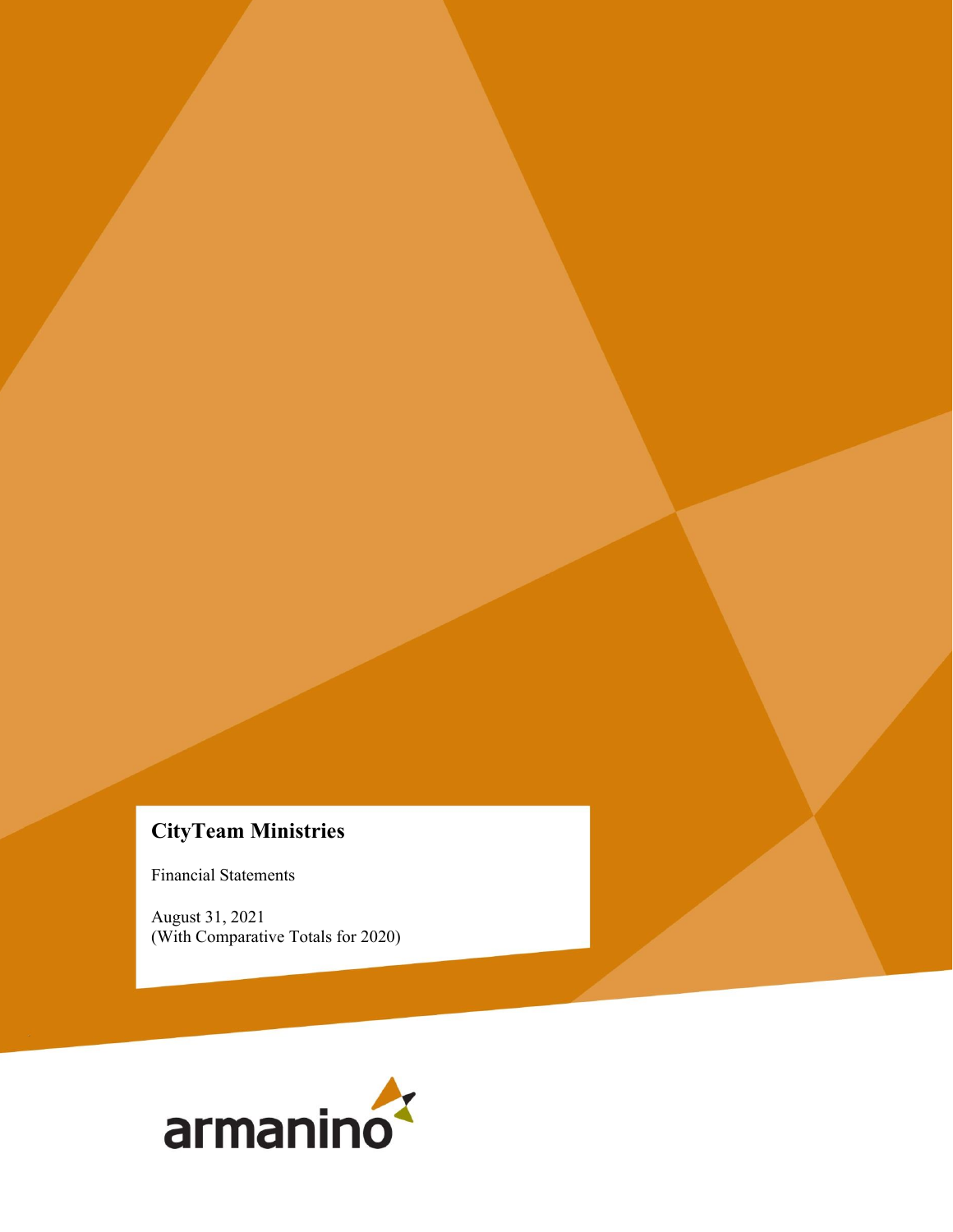## TABLE OF CONTENTS

|                                         | Page No. |
|-----------------------------------------|----------|
| Independent Auditor's Report            | $1 - 2$  |
| <b>Statement of Financial Position</b>  | $3 - 4$  |
| <b>Statement of Activities</b>          | 5        |
| <b>Statement of Functional Expenses</b> | 6        |
| <b>Statement of Cash Flows</b>          | $7 - 8$  |
| <b>Notes to Financial Statements</b>    | $9 - 28$ |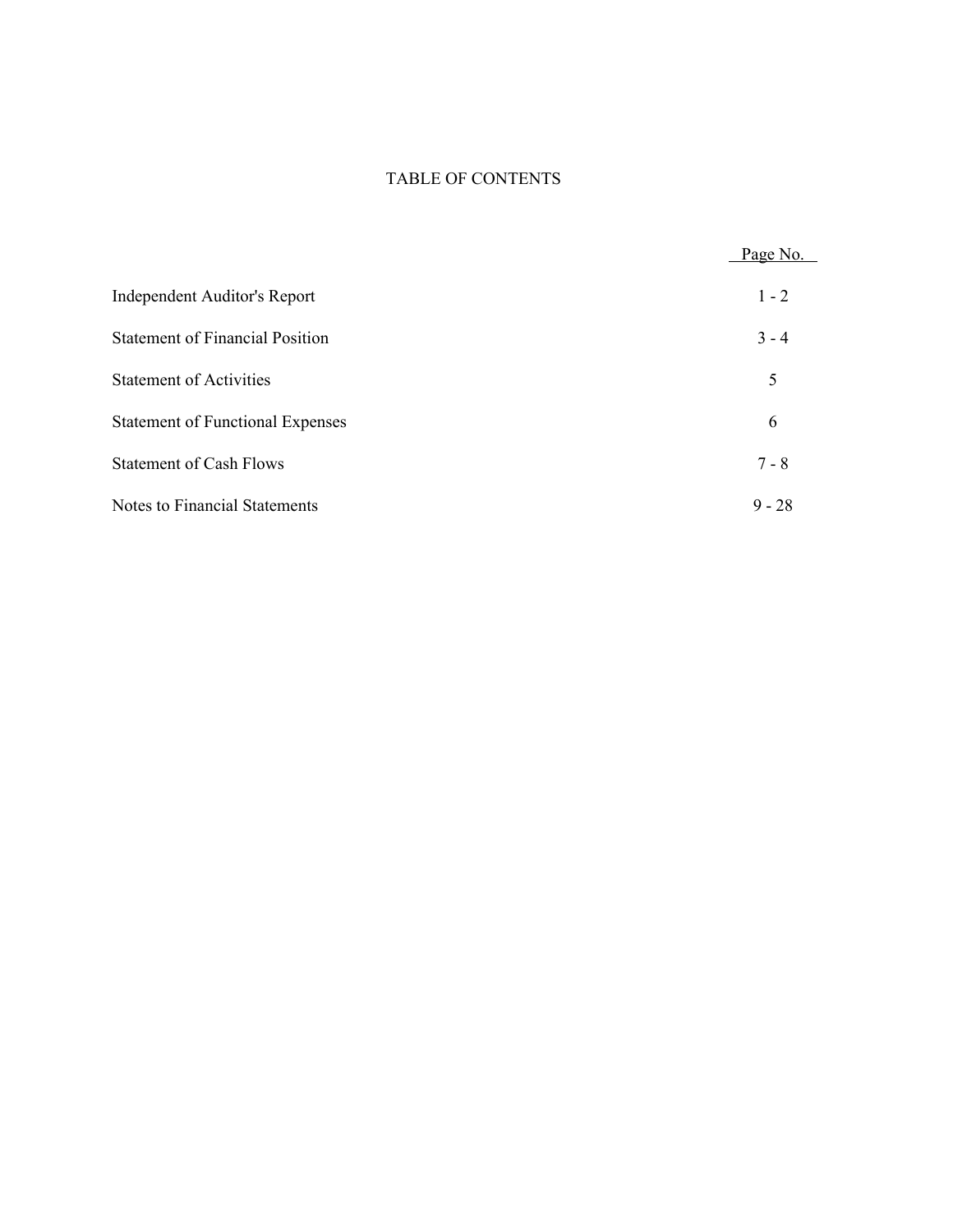

#### INDEPENDENT AUDITOR'S REPORT

To the Board of Trustees CityTeam Ministries San Jose, California

We have audited the accompanying financial statements of CityTeam Ministries (a California nonprofit corporation) (the ''Organization''), which comprise the statement of financial position as of August 31, 2021, and the related statements of activities, functional expenses, and cash flows for the year then ended and the related notes to the financial statements.

## **Management's Responsibility for the Financial Statements**

Management is responsible for the preparation and fair presentation of these financial statements in accordance with accounting principles generally accepted in the United States of America; this includes the design, implementation, and maintenance of internal control relevant to the preparation and fair presentation of financial statements that are free from material misstatement, whether due to fraud or error.

## **Auditor's Responsibility**

Our responsibility is to express an opinion on these financial statements based on our audit. We conducted our audit in accordance with auditing standards generally accepted in the United States of America. Those standards require that we plan and perform the audit to obtain reasonable assurance about whether the financial statements are free from material misstatement.

An audit involves performing procedures to obtain audit evidence about the amounts and disclosures in the financial statements. The procedures selected depend on the auditor's judgment, including the assessment of the risks of material misstatement of the financial statements, whether due to fraud or error. In making those risk assessments, the auditor considers internal control relevant to the entity's preparation and fair presentation of the financial statements in order to design audit procedures that are appropriate in the circumstances, but not for the purpose of expressing an opinion on the effectiveness of the entity's internal control. Accordingly, we express no such opinion. An audit also includes evaluating the appropriateness of accounting policies used and the reasonableness of significant accounting estimates made by management, as well as evaluating the overall presentation of the financial statements.

We believe that the audit evidence we have obtained is sufficient and appropriate to provide a basis for our audit opinion.

## **Opinion**

In our opinion, the financial statements referred to above present fairly, in all material respects, the financial position of CityTeam Ministries as of August 31, 2021, and the changes in its net assets and its cash flows for the year then ended in accordance with accounting principles generally accepted in the United States of America.



An independent firm Armdependent mm<br>associated with Moore<br>Global Network Limited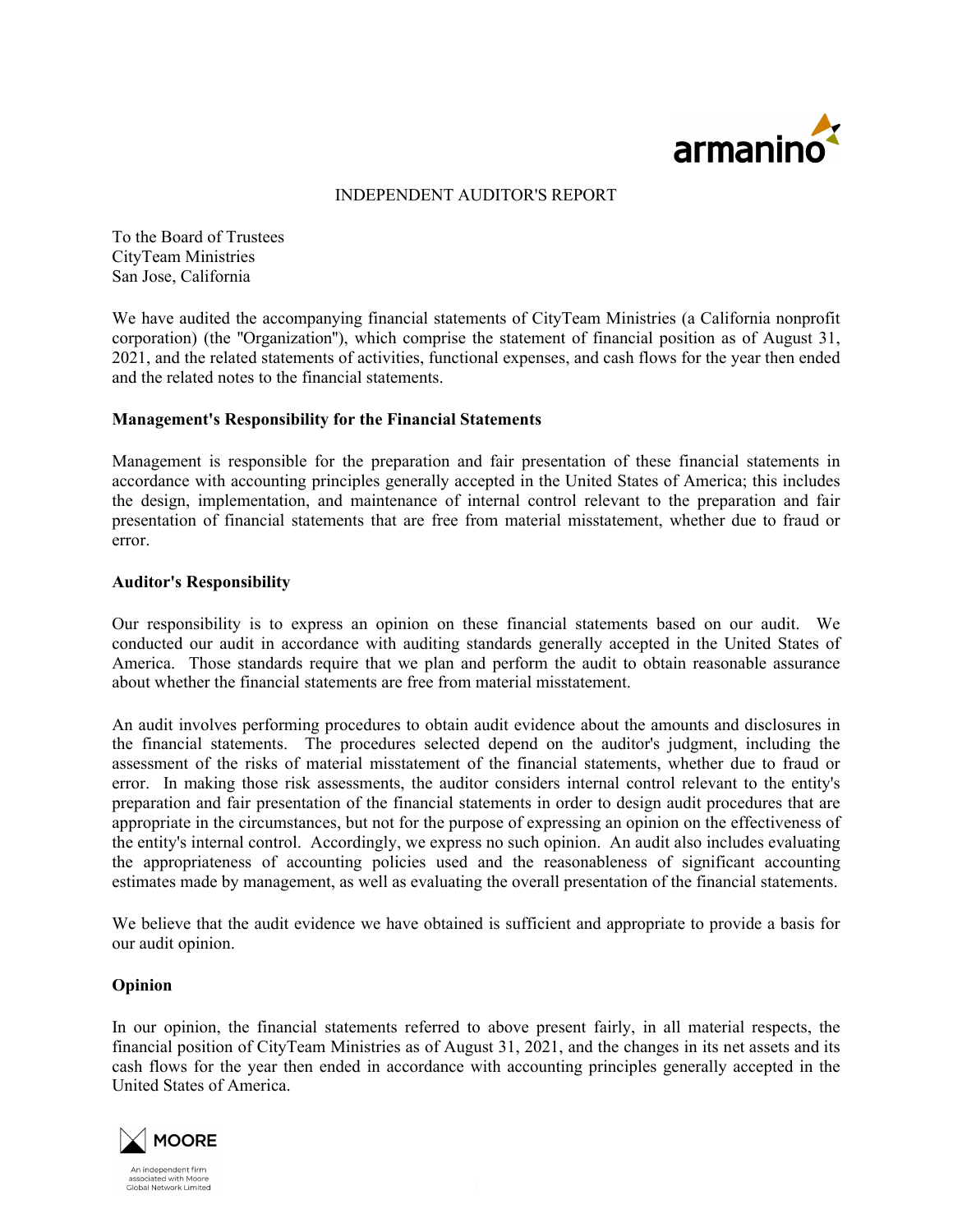## **Emphasis of Matter**

As discussed in Note 16 to the financial statements, on March 11, 2020, the World Health Organization declared the novel strain of coronavirus (COVID-19) a global pandemic and recommended containment and mitigation measures worldwide. The ultimate financial impact and duration of these events cannot be reasonably estimated at this time. Our opinion is unmodified with respect to that matter.

#### **Report on Summarized Comparative Information**

The financial statements of CityTeam Ministries as of August 31, 2020, were audited by other auditors whose report dated January 27, 2021, expressed an unmodified opinion on those statements. In our opinion, the summarized comparative information presented herein as of and for the year ended August 31, 2020, is consistent in all material respects, with the audited financial statements from which it has been derived.

annanino LLP

**ArmaninoLLP** San Jose, California

February 4, 2022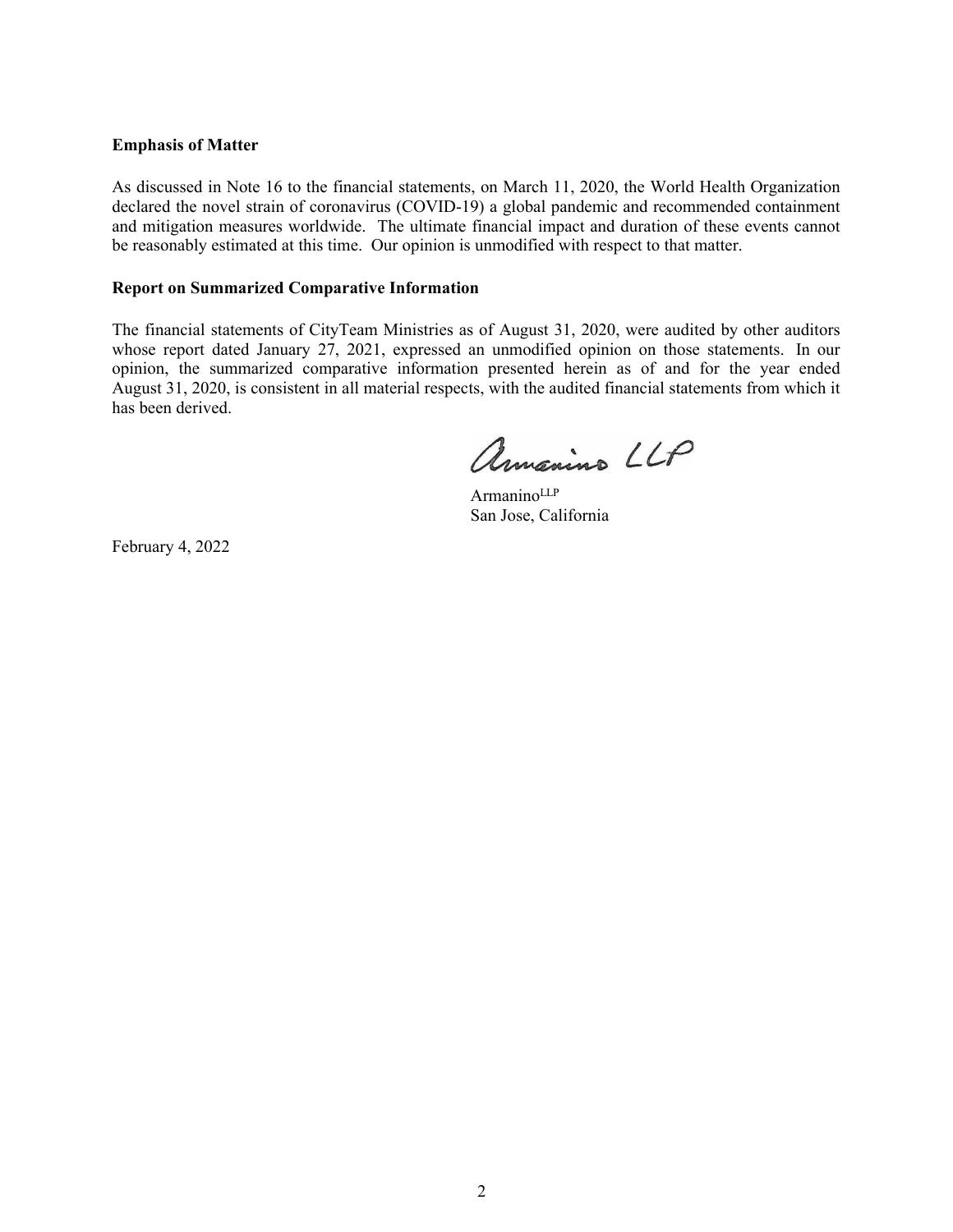# CityTeam Ministries Statement of Financial Position August 31, 2021 (With Comparative Totals for 2020)

|                                                                                                                                                                                                                                                        | 2021                                                                                   |               | 2020                                                     |
|--------------------------------------------------------------------------------------------------------------------------------------------------------------------------------------------------------------------------------------------------------|----------------------------------------------------------------------------------------|---------------|----------------------------------------------------------|
| <b>ASSETS</b>                                                                                                                                                                                                                                          |                                                                                        |               |                                                          |
| Current assets<br>Cash and cash equivalents<br>Accounts receivable<br>Pledges receivable<br>Inventory<br>Investments<br>Prepaid expenses<br>Total current assets                                                                                       | \$<br>4,736,425<br>111,442<br>115,500<br>481,285<br>7,928,879<br>606,352<br>13,979,883 | <sup>\$</sup> | 2,933,092<br>71,174<br>6,334,755<br>487,875<br>9,826,896 |
| Property and equipment, net                                                                                                                                                                                                                            | 30,562,160                                                                             |               | 14,609,071                                               |
| Other assets<br>Deposits<br>Investments held in trust<br>Funds committed for long-term purposes<br>Designated investments for investment in property and equipment<br>Designated cash and cash equivalents for investment in property and<br>equipment | 16,860<br>1,986,067<br>7,811,156<br>3,001,428                                          |               | 15,360<br>1,733,789<br>14,771,783<br>665,416             |
| Total other assets<br>Total assets                                                                                                                                                                                                                     | 12,815,511<br>57,357,554                                                               |               | 17,186,348<br>41,622,315                                 |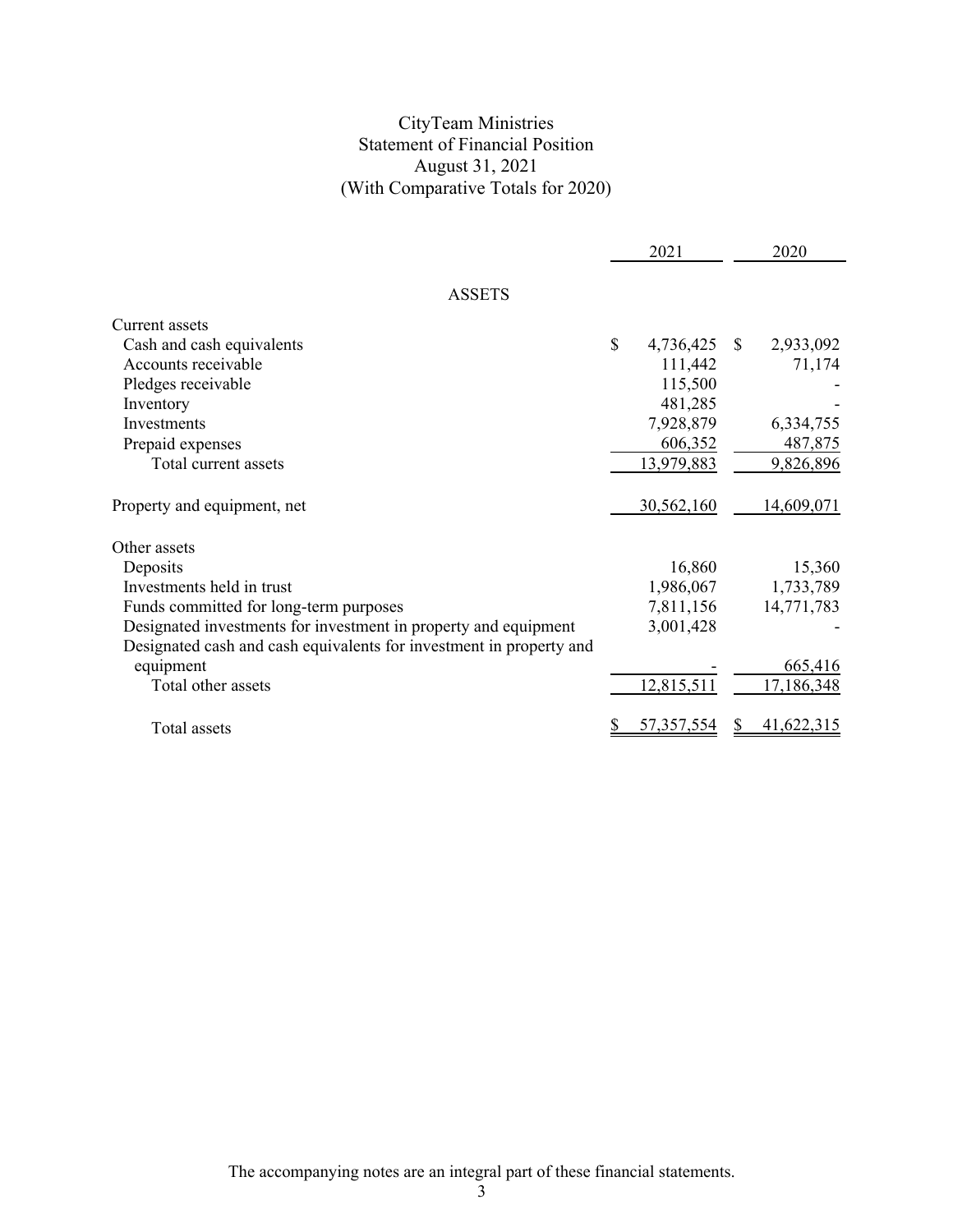# CityTeam Ministries Statement of Financial Position August 31, 2021 (With Comparative Totals for 2020)

|                                                                                                                                                                                                                                 |   | 2021                                                                           |               | 2020                                                                           |
|---------------------------------------------------------------------------------------------------------------------------------------------------------------------------------------------------------------------------------|---|--------------------------------------------------------------------------------|---------------|--------------------------------------------------------------------------------|
| <b>LIABILITIES AND NET ASSETS</b>                                                                                                                                                                                               |   |                                                                                |               |                                                                                |
| <b>Current liabilities</b><br>Accounts payable<br>Accrued expenses<br>Deferred revenue<br>Notes payable, current portion<br>Total current liabilities                                                                           | S | 623,423<br>463,772<br>26,465<br>750,000<br>1,863,660                           | <sup>\$</sup> | 339,309<br>545,415<br>856,360<br>1,741,084                                     |
| Long-term liabilities<br>Deposits<br>Notes payable, net of current portion<br>Trust beneficiaries liability<br>Total long-term liabilities<br><b>Total liabilities</b><br>Commitments and contingencies (Note 16)               |   | 36,000<br>1,327,947<br>1,300,387<br>2,664,334<br>4,527,994                     |               | 36,000<br>706,778<br>1,146,741<br>1,889,519<br>3,630,603                       |
| Net assets<br>Without donor restrictions<br>Undesignated<br>Net investment in property and equipment<br>Board-designated (Note 13)<br>Total without donor restrictions<br>With donor restrictions (Note 12)<br>Total net assets |   | 4,205,764<br>29,143,317<br>14,347,863<br>47,696,944<br>5,132,616<br>52,829,560 |               | 1,632,591<br>14,609,071<br>19,230,346<br>35,472,008<br>2,519,704<br>37,991,712 |
| Total liabilities and net assets                                                                                                                                                                                                |   | <u>57,357,554</u>                                                              |               | 41,622,315                                                                     |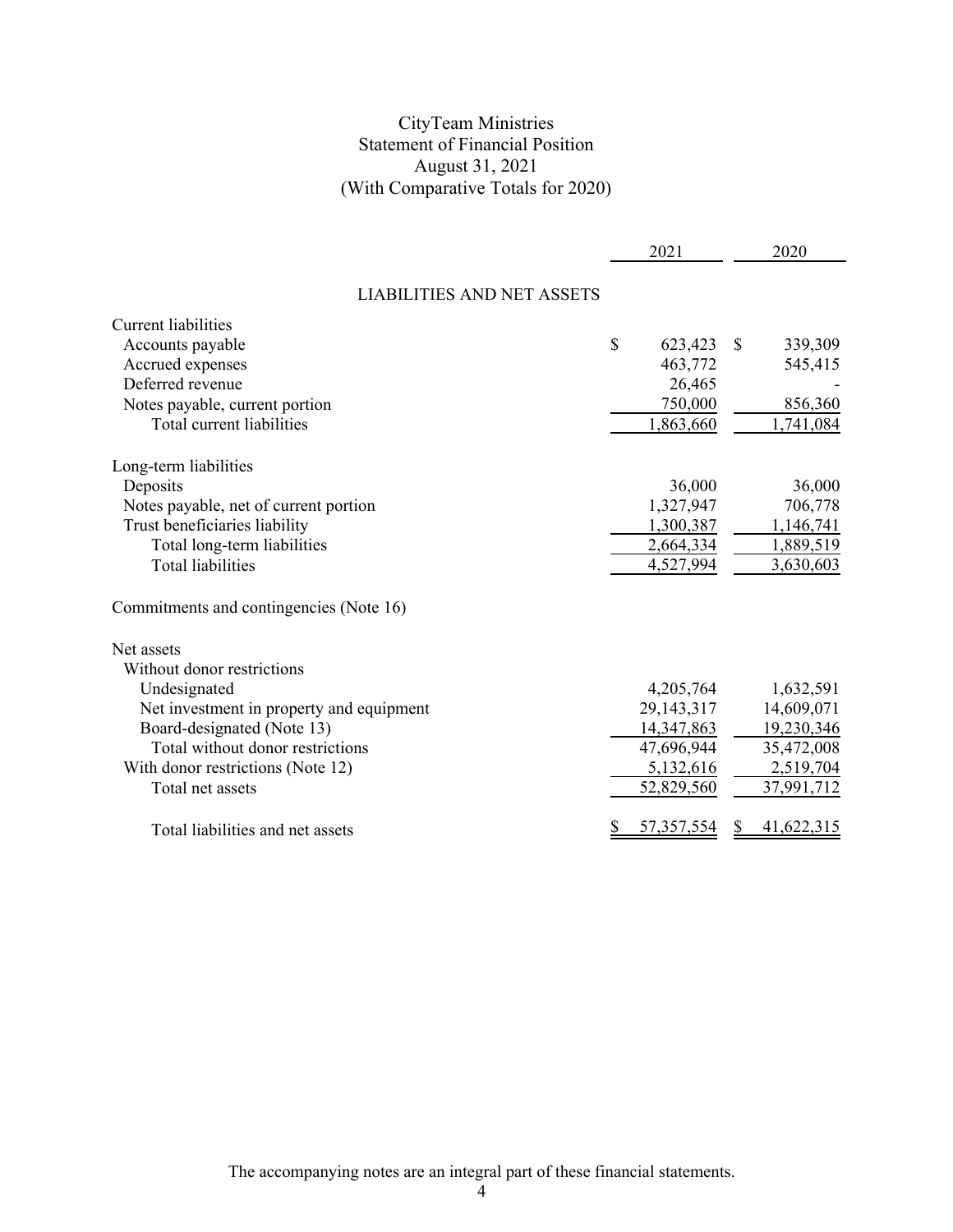# CityTeam Ministries Statement of Activities For the Year Ended August 31, 2021 (With Comparative Totals for 2020)

|                                             | Without      |                              |               |                     |
|---------------------------------------------|--------------|------------------------------|---------------|---------------------|
|                                             | Donor        | With Donor                   | 2021          | 2020                |
|                                             | Restrictions | Restrictions                 | Total         | Total               |
| Support and Revenue                         |              |                              |               |                     |
| Support                                     |              |                              |               |                     |
| Grants and contributions                    | \$21,960,019 | 3,100,829<br>\$              | \$25,060,848  | \$15,224,929        |
| Fundraising events, net of direct expenses  |              |                              |               |                     |
| of \$13,269 for 2021 and \$98,250 for 2020  | 776,310      |                              | 776,310       | 1,057,532           |
| In-kind contributions                       | 14,839,392   |                              | 14,839,392    | 12,502,113          |
| Total support                               | 37,575,721   | 3,100,829                    | 40,676,550    | 28,784,574          |
| Revenue                                     |              |                              |               |                     |
| Rental income, net of expenses of \$364,018 |              |                              |               |                     |
| for 2021 and \$85,495 for 2020              | 466,166      |                              | 466,166       | 379,508             |
| Paycheck Protection Program loan            |              |                              |               |                     |
| forgiveness                                 | 1,575,456    |                              | 1,575,456     |                     |
| Program revenue                             | 502,122      |                              | 502,122       | 757,664             |
| Realized and unrealized losses on           |              |                              |               |                     |
| investments                                 | (6,653)      |                              | (6,653)       | (40, 838)           |
| Interest and dividend income                | 19,671       |                              | 19,671        | 300,438             |
| Other revenue                               | 130,282      |                              | 130,282       | 42,094              |
| Losses on disposal of property and          |              |                              |               |                     |
| equipment                                   | (22, 678)    |                              | (22, 678)     | (689)               |
| Total revenue                               | 2,664,366    |                              | 2,664,366     | 1,438,177           |
| Total support and revenue                   | 40,240,087   | 3,100,829                    | 43,340,916    | 30,222,751          |
| Net assets released from restriction        | 487,917      | (487, 917)                   |               |                     |
| Total support, revenue and net assets       |              |                              |               |                     |
| released from restriction                   | 40,728,004   | 2,612,912                    | 43,340,916    | 30,222,751          |
| Functional expenses                         |              |                              |               |                     |
| Program services                            | 22,328,226   |                              | 22,328,226    | 20,763,039          |
| Management and general                      | 2,627,186    |                              | 2,627,186     | 2,549,547           |
| Fundraising                                 | 3,547,656    |                              | 3,547,656     | 3,435,279           |
| Total functional expenses                   | 28,503,068   | $\qquad \qquad \blacksquare$ | 28,503,068    | 26,747,865          |
| Change in net assets                        | 12,224,936   | 2,612,912                    | 14,837,848    | 3,474,886           |
| Net assets, beginning of year               | 35,472,008   | 2,519,704                    | 37,991,712    | 34,516,826          |
| Net assets, end of year                     | \$47,696,944 | \$ 5,132,616                 | \$ 52,829,560 | <u>\$37,991,712</u> |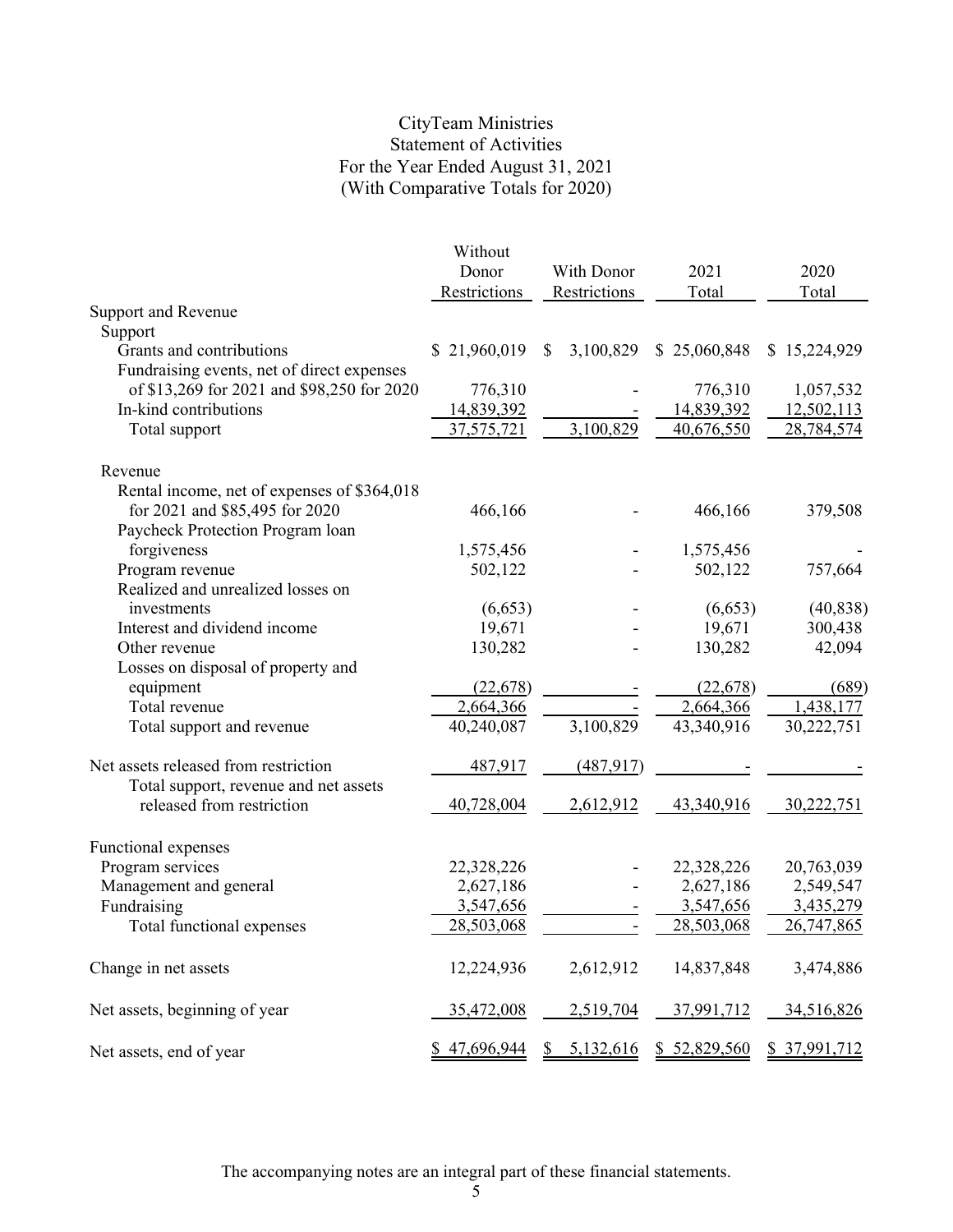# CityTeam Ministries Statement of Functional Expenses For the Year Ended August 31, 2021 (With Comparative Totals for 2020)

|                                          | Program         |    | Management  |               |               | 2021       | 2020            |
|------------------------------------------|-----------------|----|-------------|---------------|---------------|------------|-----------------|
|                                          | Services        |    | and General | Fundraising   |               | Total      | Total           |
| Salaries and staff expenses              |                 |    |             |               |               |            |                 |
| Salaries and wages                       | \$<br>3,617,890 | \$ | 1,203,101   | \$<br>937,130 | <sup>\$</sup> | 5,758,121  | \$<br>6,109,268 |
| Staff benefits and other expenses        | 1,201,596       |    | 386,710     | 220,086       |               | 1,808,392  | 1,798,053       |
| Contract services                        | 18,546          |    | 74,914      |               |               | 93,460     | 69,891          |
| Total salaries and staff expenses        | 4,838,032       |    | 1,664,725   | 1,157,216     |               | 7,659,973  | 7,977,212       |
| Donated program materials                | 14,028,548      |    |             |               |               | 14,028,548 | 12,323,472      |
| Marketing, advertising and promotion     |                 |    |             | 2,058,560     |               | 2,058,560  | 1,650,115       |
| Occupancy                                | 1,478,478       |    | 412,997     | 101,446       |               | 1,992,921  | 1,905,503       |
| Depreciation and amortization            | 682,135         |    | 159,780     | 6,719         |               | 848,634    | 705,639         |
| Program supplies and client services     | 498,384         |    |             |               |               | 498,384    | 487,507         |
| Information technology                   | 229,132         |    | 89,135      | 101,717       |               | 419,984    | 412,790         |
| Legal and professional fees              | 16,500          |    | 287,949     | 4,000         |               | 308,449    | 448,214         |
| Insurance                                | 213,323         |    | 45,691      | 9,652         |               | 268,666    | 227,158         |
| Bank fees and interest                   | 2,063           |    | 256,373     |               |               | 258,436    | 181,080         |
| Vehicle expenses                         | 217,942         |    | 1,680       |               |               | 219,622    | 181,622         |
| Office expenses                          | 38,365          |    | 48,002      | 97,082        |               | 183,449    | 152,217         |
| Donated services                         | 72,787          |    |             |               |               | 72,787     | 125,234         |
| Miscellaneous                            | 4,047           |    | 15,108      | 10,537        |               | 29,692     | 20,724          |
| Conferences, meetings and travel         | 8,490           |    | 9,764       | 727           |               | 18,981     | 34,873          |
| Fundraising event expenses               |                 |    |             | 13,269        |               | 13,269     | 98,250          |
| Total                                    | 22,328,226      |    | 2,991,204   | 3,560,925     |               | 28,880,355 | 26,931,610      |
| Less: direct fundraising event expenses  |                 |    |             |               |               |            |                 |
| netted with revenue on statement of      |                 |    |             |               |               |            |                 |
| activities                               |                 |    |             | (13,269)      |               | (13,269)   | (98, 250)       |
| Less: non-operating expenses netted with |                 |    |             |               |               |            |                 |
| revenue on statement of activities       |                 |    | (364, 018)  |               |               | (364, 018) | (85, 495)       |
|                                          | 22,328,226      | У  | 2,627,186   | 3,547,656     |               | 28,503,068 | 26,747,865      |
|                                          | 78.4 %          |    | 9.2 %       | 12.4 %        |               | 100.0 %    |                 |
| Percentage of total                      |                 |    |             |               |               |            |                 |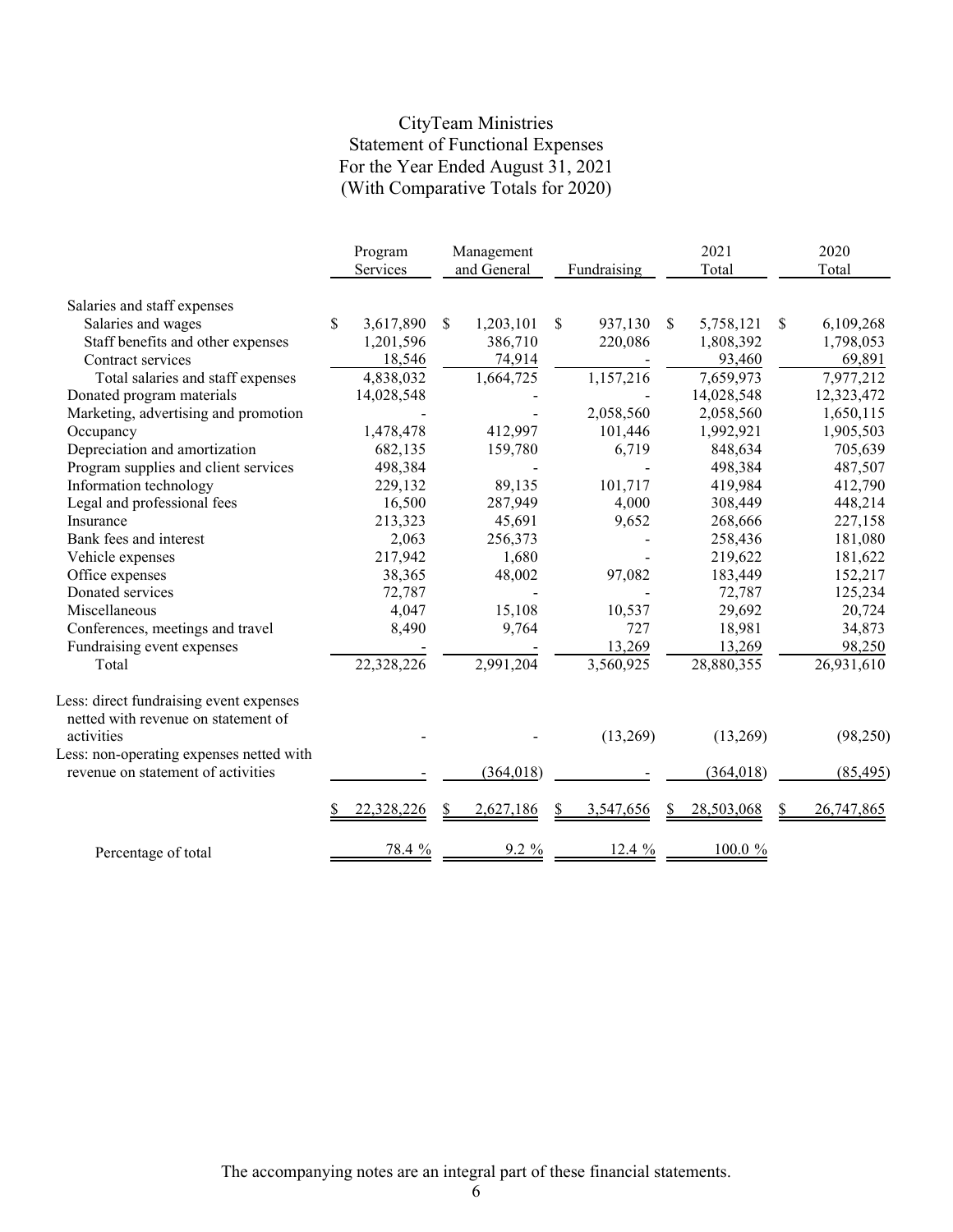# CityTeam Ministries Statement of Cash Flows For the Year Ended August 31, 2021 (With Comparative Totals for 2020)

|                                                                                                                  | 2021             | 2020             |
|------------------------------------------------------------------------------------------------------------------|------------------|------------------|
| Cash flows from operating activities                                                                             |                  |                  |
| Change in net assets                                                                                             | \$<br>14,837,848 | \$<br>3,474,886  |
| Adjustments to reconcile change in net assets to net cash                                                        |                  |                  |
| provided by operating activities                                                                                 |                  |                  |
| Depreciation and amortization                                                                                    | 848,634          | 705,639          |
| Losses on disposal of property and equipment                                                                     | 22,678           | 689              |
| Donated property and equipment                                                                                   | (105,798)        | (53, 407)        |
| Capitalized donated professional services                                                                        | (150, 974)       |                  |
| Donated stock                                                                                                    | (42,746)         |                  |
| Realized and unrealized losses on investments                                                                    | 6,653            | 40,838           |
|                                                                                                                  | (1,575,456)      |                  |
| Paycheck Protection Program loan forgiveness<br>Non-cash interest on Paycheck Protection Program loan            |                  |                  |
|                                                                                                                  | 12,318           |                  |
| Donated inventory                                                                                                | (481, 285)       |                  |
| Contributions restricted for investment in property and equipment<br>Changes in operating assets and liabilities | (10, 171, 813)   | (1,019,931)      |
| Accounts receivable                                                                                              | (40, 268)        | (16, 894)        |
| Pledges receivable                                                                                               | (115,500)        |                  |
| Prepaid expenses                                                                                                 | (118, 477)       | (114,200)        |
| Investments held in trust                                                                                        | (252, 278)       | (103, 521)       |
| Accounts payable                                                                                                 | 284,114          | 93,692           |
| Accrued expenses                                                                                                 | (81, 643)        | 104,057          |
| Deferred revenue                                                                                                 | 26,465           | (41,037)         |
| Deposits                                                                                                         | (1,500)          | 15,000           |
| Post-employment liability                                                                                        |                  | (98,068)         |
| Trust beneficiaries liability                                                                                    | 153,646          | 62,860           |
| Net cash provided by operating activities                                                                        | 3,054,618        | 3,050,603        |
| Cash flows from investing activities                                                                             |                  |                  |
| Proceeds from sale of investments                                                                                | 52,774,998       | 19,077,223       |
| Purchase of investments                                                                                          | (50, 373, 830)   | (22,015,319)     |
| Proceeds from sales of property and equipment                                                                    |                  | 1,251            |
| Purchase of property and equipment                                                                               | (16, 567, 629)   | (3,176,562)      |
| Net cash used in investing activities                                                                            | (14, 166, 461)   | (6, 113, 407)    |
| Cash flows from financing activities                                                                             |                  |                  |
| Proceeds from borrowing on notes payable                                                                         | 2,077,947        |                  |
| Contributions restricted for investment in property and equipment                                                | 10,171,813       | 1,019,931        |
| Proceeds from Paycheck Protection Program forgivable loan                                                        |                  | 1,563,138        |
| Funds committed for long-term purposes                                                                           |                  | (250,000)        |
| Net cash provided by financing activities                                                                        | 12,249,760       | 2,333,069        |
| Net increase (decrease) in cash, cash equivalents and restricted cash                                            | 1,137,917        | (729, 735)       |
| Cash, cash equivalents and restricted cash, beginning of year                                                    | 3,598,508        | 4,328,243        |
| Cash, cash equivalents and restricted cash, end of year                                                          | 4,736,425        | <u>3,598,508</u> |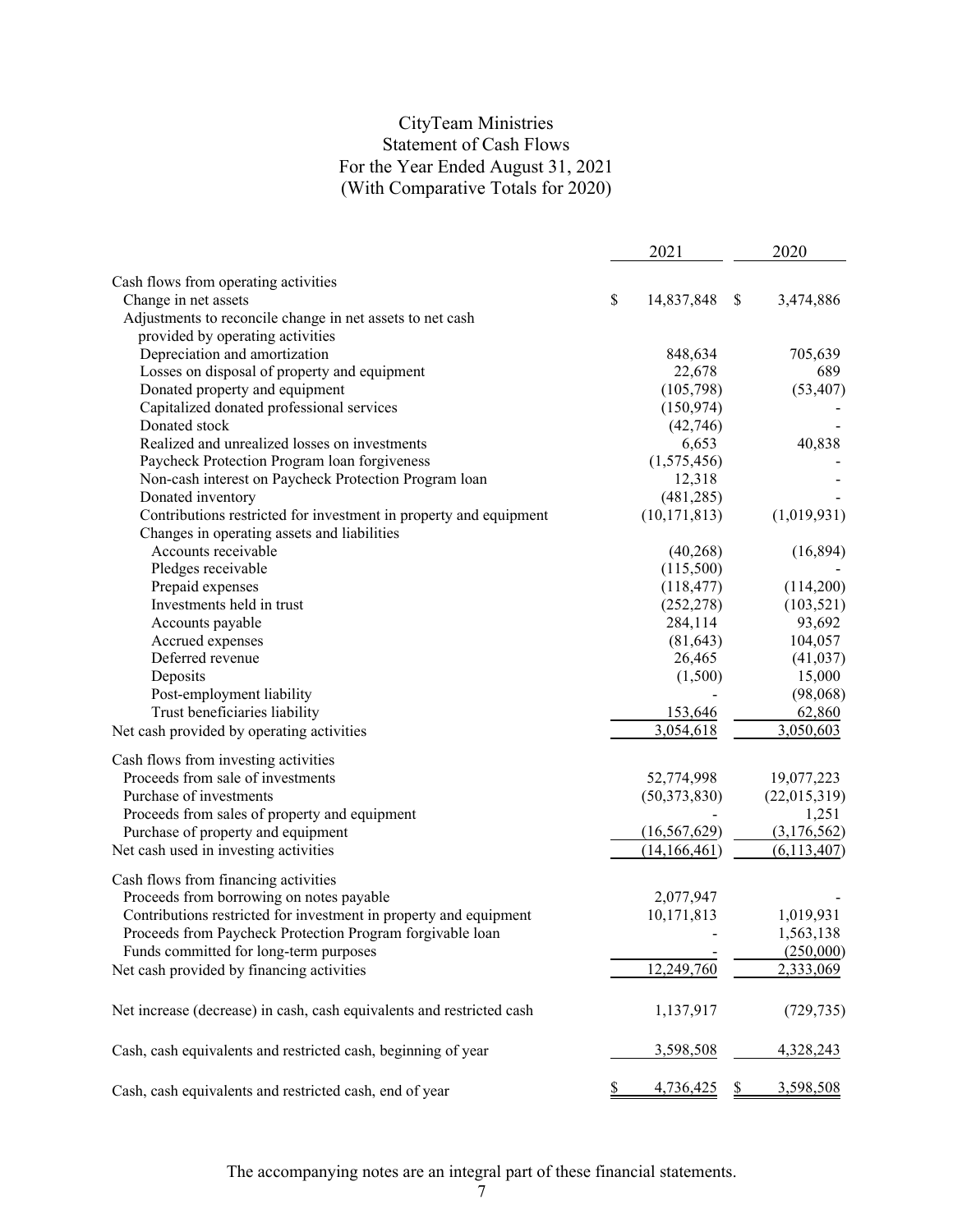# CityTeam Ministries Statement of Cash Flows For the Year Ended August 31, 2021 (With Comparative Totals for 2020)

|                                                                                                                                                                            | 2021      | 2020             |
|----------------------------------------------------------------------------------------------------------------------------------------------------------------------------|-----------|------------------|
| Cash, cash equivalents and restricted cash consisted of the following:<br>Cash and cash equivalents<br>Designated cash and cash equivalents for investment in property and | 4,736,425 | 2,933,092        |
| equipment                                                                                                                                                                  |           | 665,416          |
|                                                                                                                                                                            | 4,736,425 | <u>3,598,508</u> |
| Supplemental disclosure of cash flow information                                                                                                                           |           |                  |
| Cash paid during the year for interest                                                                                                                                     | 11.574    |                  |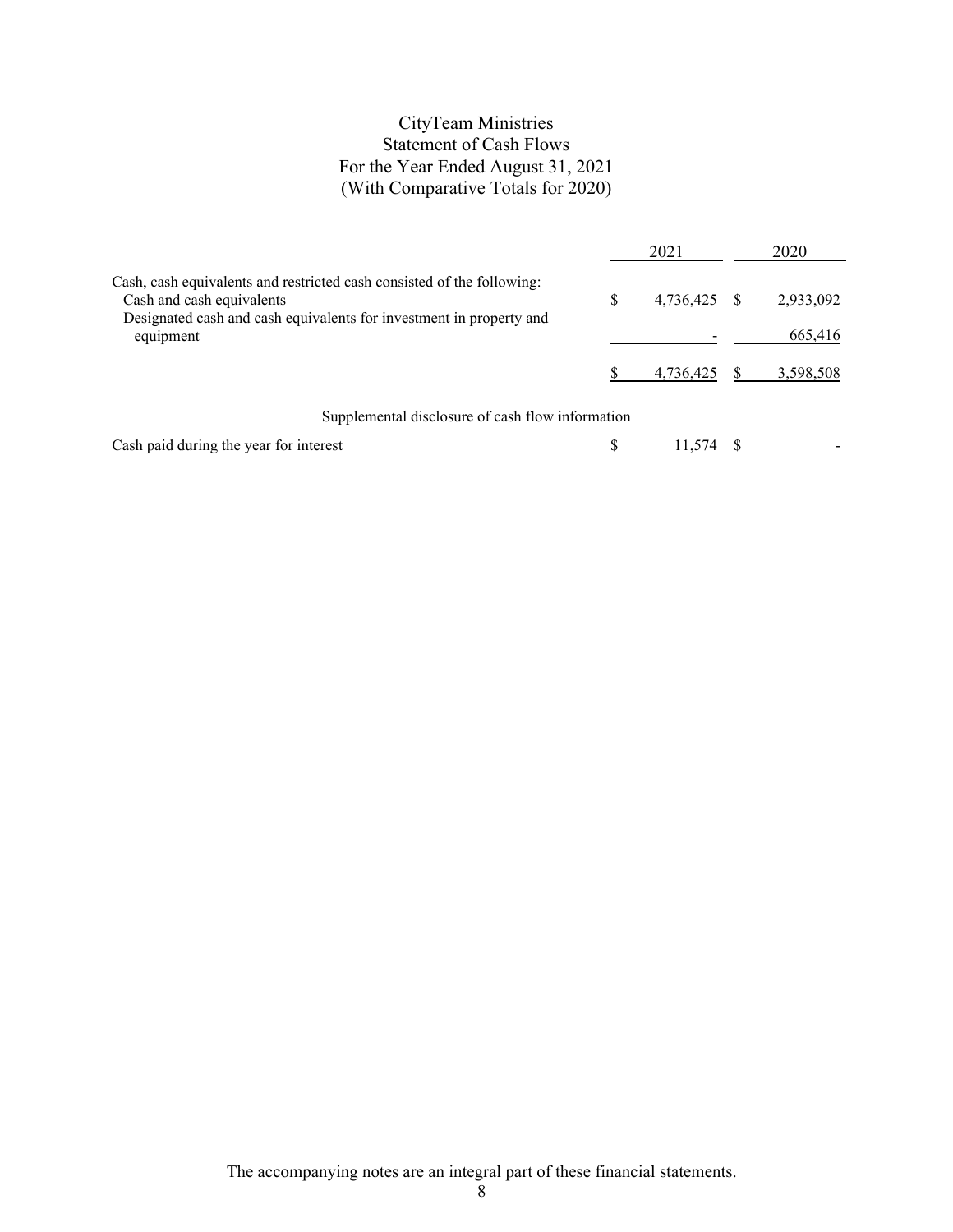## 1. NATURE OF OPERATIONS

CityTeam Ministries dba CityTeam (the "Organization") is a Christian non-profit  $501(c)(3)$ organization founded in 1957 with operations in California, Oregon, and Pennsylvania.

CityTeam's mission is to share Christ's unconditional and redemptive love by caring for immediate needs and enabling lasting solutions. For over 60 years, CityTeam has been working to address poverty, hunger, homelessness, and addiction in our community. Today, the face of poverty is changing. Driven by rising costs of living, a growing number of our neighbors are living with food insecurity, and the number of people experiencing homelessness is rapidly expanding.

Through an extended pandemic, and thanks to generous community support, CityTeam has expanded food distribution by providing more hot meals, fresh food and groceries to men, women, children, families, and seniors in need. Together with our communities, CityTeam has adapted programs and services, created new partnerships and collaborations, and expanded outreach efforts to provide food for a larger number of neighborhoods, helping meet the new needs that surfaced due to COVID-19 harsh economic impacts to vulnerable neighbors.

CityTeam is also responding to these growing needs by broadening its programs. The Organization knows the best way to prevent homelessness is to stop it before it takes hold of someone's life. To that end, CityTeam's strategic plan and five-year vision is designed to continue its core food, shelter, and residential programs, while expanding its focus on preventing homelessness. The Organization is moving rapidly to address the changing dynamics of urban poverty and homelessness with new and expanded solutions. In 2021, CityTeam purchased a 50 unit apartment complex to provide transitional housing for women and children fleeing domestic violence, experiencing homelessness, or surviving financial crisis. The goal is to equip, enable and support female head of households from underserved groups below the poverty line, to be able to live and flourish in Silicon Valley by providing access to vocational training, and assistance in overcoming opportunity barriers.

## Programs – Caring for Immediate Needs

CityTeam in the Neighborhood – Neighborhood outreach programs that help relieve the challenges that low-income families face to put food on the table and make ends meet.

CityTeam Connect – Helping people connect to the CityTeam community and to critical services men and women need. Every connection – whether providing hot meals, shelter beds, showers, clothing or medical care – is an opportunity to create a relationship that opens the door to lasting solutions.

#### Programs – Enabling Lasting Solutions

CityTeam  $\omega$  Work – Providing education, training and certification programs to help people attain living-wage jobs, affordable housing, and budget for financial sustainability.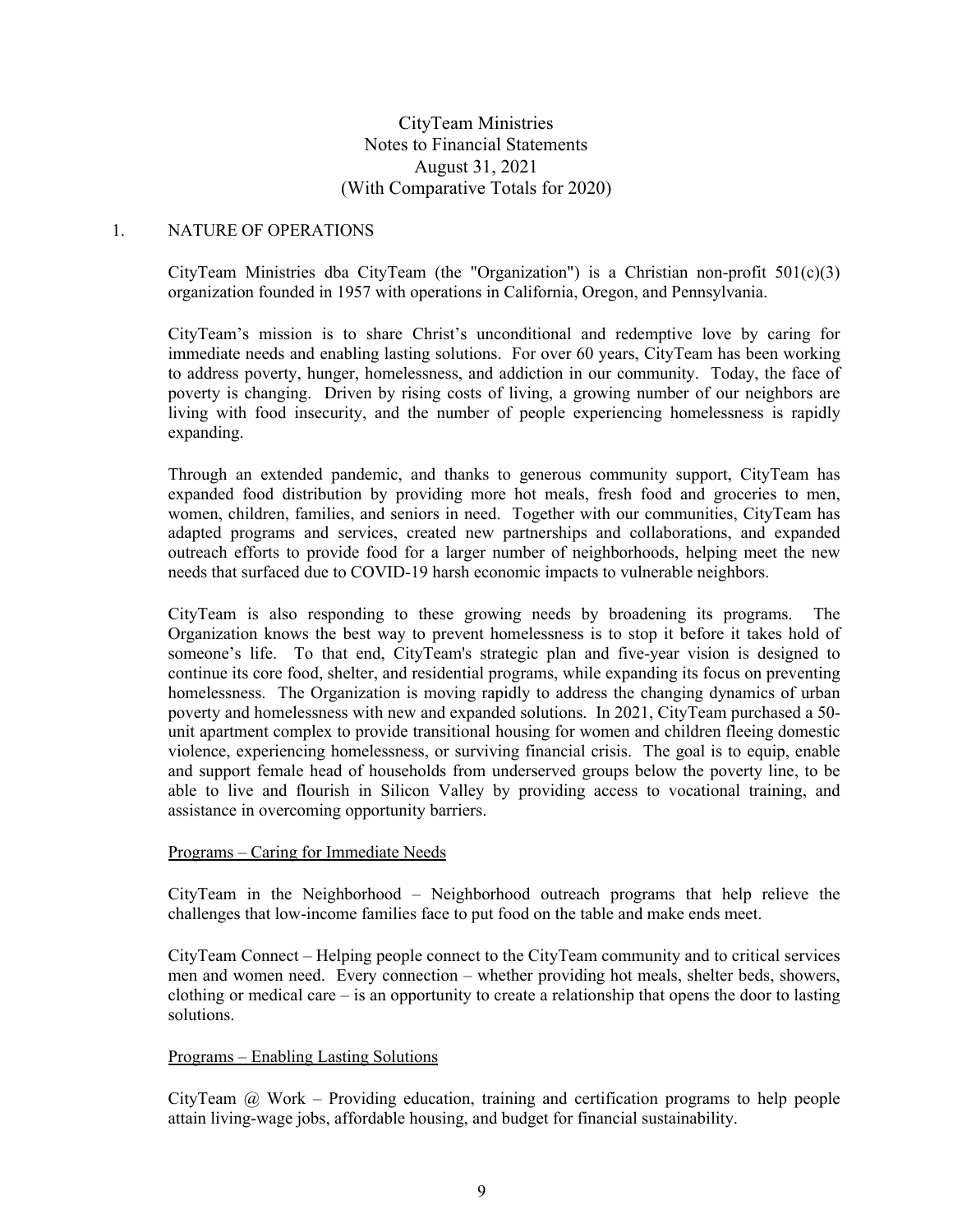## 1. NATURE OF OPERATIONS (continued)

CityTeam Renew – Residential care program to give people a new start at life, restored from the grips of homelessness and addiction.

CityTeam Forward – Bridge housing to provide affordable living to help graduates move forward as active members of the community and create a strong foundation for bringing families back together.

CityTeam Turning Point – Bridge housing program designed to help people make a turn and get back on their feet when sudden homelessness happens or when someone becomes at risk of homelessness.

CityTeam Youth Collective – Residential supportive housing program helping to prevent homelessness by providing a loving community for at-risk youth.

CityTeam believes that through these key programs, the Organization will have an even greater reach and deeper impact in the coming years.

#### 2. SUMMARY OF SIGNIFICANT ACCOUNTING POLICIES

CityTeam prepares its financial statements using the accrual-basis method of accounting in accordance with accounting principles generally accepted in the United States of America ("GAAP"). The significant accounting policies used are described as follows:

#### Classes of net assets

The financial statements report amounts separately by class of net assets:

- *Net assets without donor restrictions* These net assets include those assets over which the Board of Trustees has discretionary control in carrying out CityTeam operations. Included are an operating fund, assets designated by the Board for specific purposes, and resources invested in property and equipment.
- *Net assets with donor restrictions* These net assets include those assets that are subject to donor restriction for which the applicable restriction was not met as of the end of the fiscal year.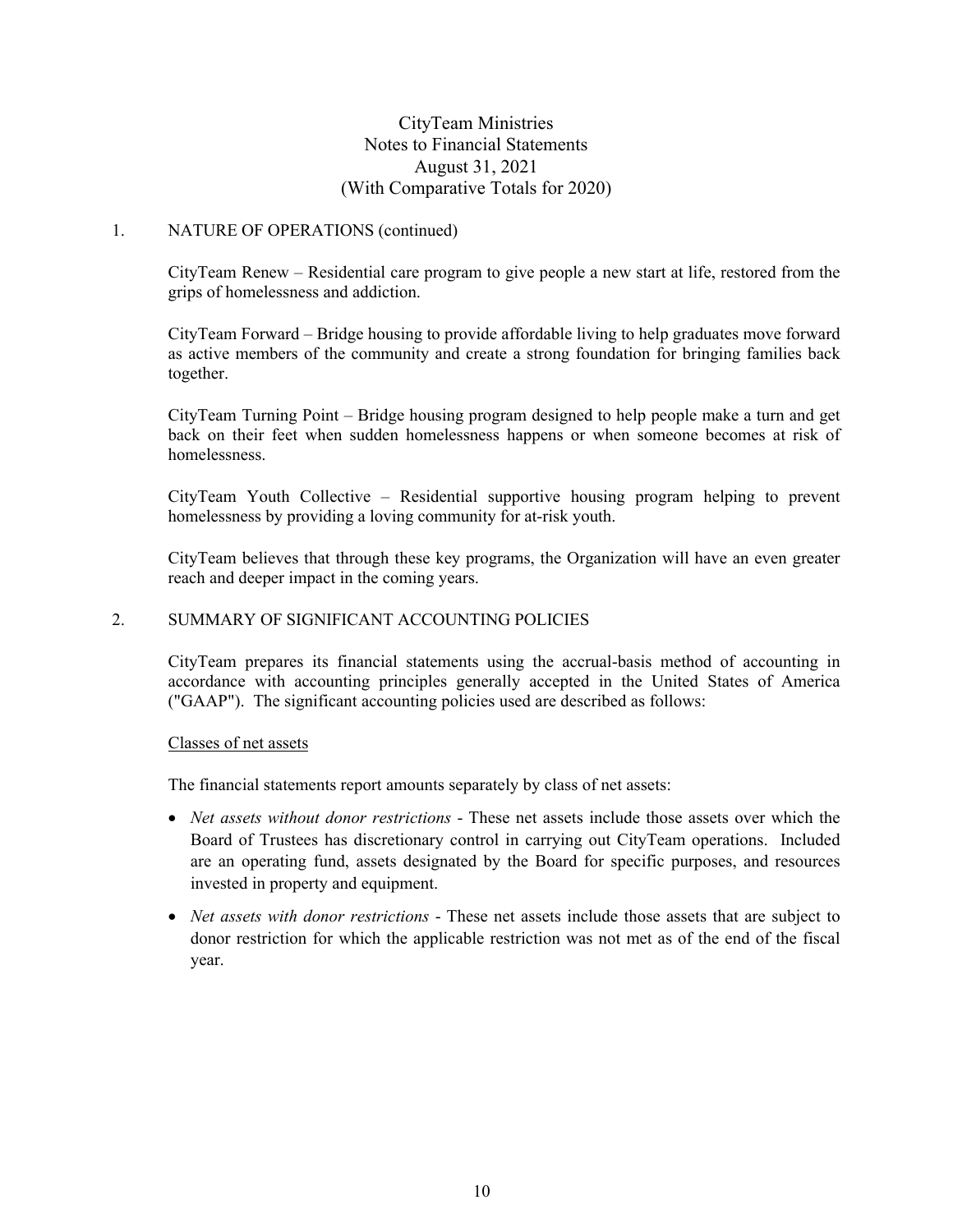## 2. SUMMARY OF SIGNIFICANT ACCOUNTING POLICIES (continued)

## Classes of net assets (continued)

Support and revenue is reported as increases in net assets without donor restrictions unless use of the related assets is limited by donor-imposed restrictions. Expenses are reported as decreases in net assets without donor restrictions. Gains and losses on assets and liabilities are reported as increases or decreases in net assets without donor restrictions unless their use is restricted by explicit donor restriction or by law. Expirations of restrictions on net assets (i.e. the donorstipulated purpose has been fulfilled and/or the stipulated time period has elapsed) are reported as releases from net assets with donor restrictions and recognized as net assets without donor restrictions. Contributions that are restricted by the donor/grantor are reported as increases in net assets without donor restrictions if the restrictions expire in the fiscal year in which the contributions are recognized.

## Contributions

Contributions are recognized as income in the statement of activities when cash or ownership of donated assets is transferred to the Organization. Contributions received are recorded as increases in "net assets without donor restrictions" or "net assets with donor restrictions", depending on the existence and/or nature of any donor restrictions. When the time restriction ends or the purpose restriction is accomplished, the amount is shown as a reclassification of restricted net assets to unrestricted net assets and it is also reported on the statement of activities as "net assets released from restriction". In the absence of donor restrictions to the contrary, restrictions on contributions of property or equipment, or on assets restricted for acquiring property or equipment expire when the property or equipment is placed in service.

Pledges are recorded when CityTeam is notified of an unconditional promise to give. All outstanding pledges are reviewed annually and those determined uncollectible are written off.

#### Cash and cash equivalents definition

For the purposes of the statement of financial position and the statement of cash flows, cash is defined as all monies on hand and in banks, money market funds, and highly liquid investments with original maturity dates of three months or less. Cash excludes cash and cash equivalents temporarily held for reinvestment in CityTeam's investment portfolio.

#### Concentrations of credit risk

Financial instruments that potentially subject CityTeam to concentrations of credit risk consist principally of cash and cash equivalents. CityTeam maintains its cash and cash equivalents in various bank accounts that, at times, may exceed federally insured limits. CityTeam manages deposit concentration risk by placing cash and money market accounts with financial institutions believed to be creditworthy. To date, CityTeam has not experienced losses in any of these accounts.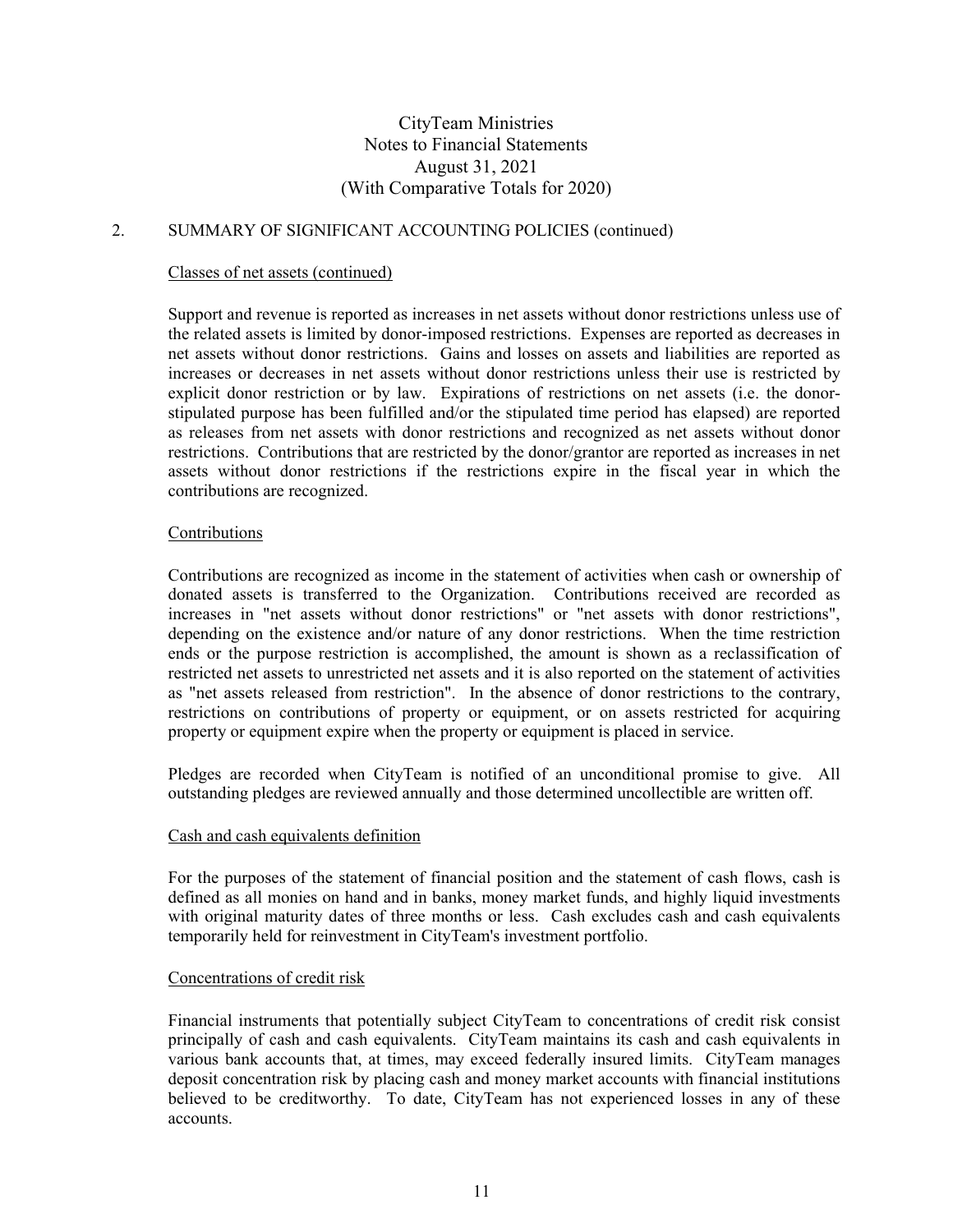## 2. SUMMARY OF SIGNIFICANT ACCOUNTING POLICIES (continued)

#### Investments

Investments are carried at estimated fair market value. Donated securities are recorded at the fair market value on the date of the gift. All unrealized gains and losses are recorded as income for the current year as required by generally accepted accounting principles.

#### Property and equipment

Property and equipment is recorded at cost if purchased or at fair market value if donated. In accordance with generally accepted accounting principles, no allowance has been made for any appreciation or recognition of current fair market value. The capitalization threshold for fixed assets acquired is \$2,500.

Depreciation and amortization of property and equipment is computed using the straight-line method over the following estimated useful lives:

| <b>Buildings</b>                    | $25 - 50$ years |
|-------------------------------------|-----------------|
| Building and leasehold improvements | $3 - 48$ years  |
| Furniture and equipment             | $2 - 15$ years  |
| Vehicles                            | $2 - 10$ years  |

#### Income allocations - with and without donor restrictions

All gains and losses arising from the sale, collection or other disposition of investments and property and equipment are treated as unrestricted unless restricted by the donor. Ordinary income derived from investments, receivables, and the like, is also treated as unrestricted unless restricted by the donor.

#### In-kind contributions

Many of CityTeam's programs are heavily dependent upon the receipt of donated goods and services. Donated goods, including items such as food, clothing and household furnishings, are recorded at their estimated fair value. Contributed services, which require a specialized skill and which CityTeam would have paid for if not donated, such as medical services, are recorded at the estimated fair value. CityTeam also receives donated services that do not require specific expertise but are nonetheless central to its operations. The financial statements do not reflect the value of these other contributed services because they do not meet the recognition criteria required by generally accepted accounting principles. If these activities could be valued in the accompanying financial statements, their inclusion would significantly increase the percent of expenses attributable to direct program services expenses.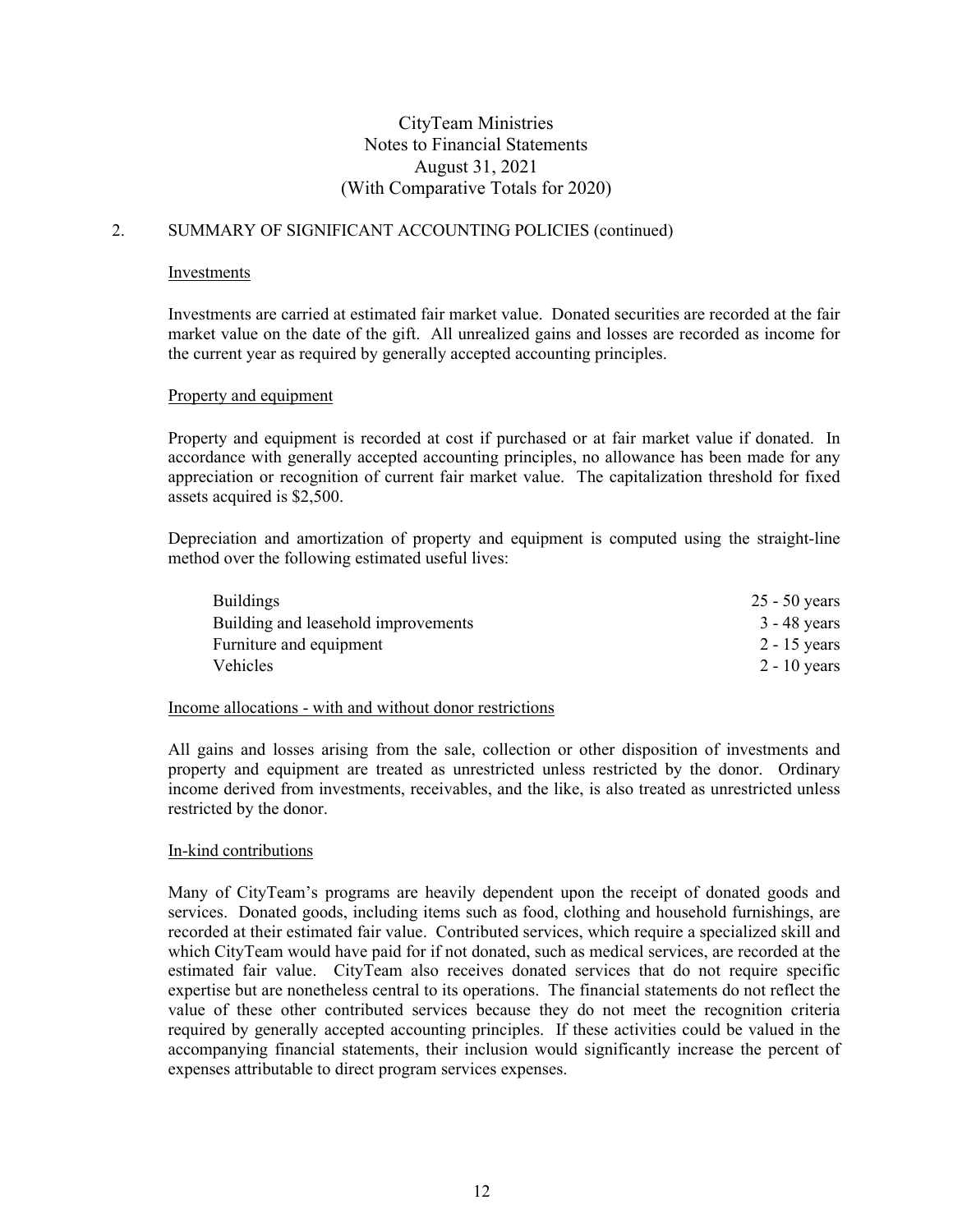## 2. SUMMARY OF SIGNIFICANT ACCOUNTING POLICIES (continued)

## Functional allocation of expenses

Directly identifiable expenses are charged to program and support services. Program services are those related to the purpose for which the Organization exists. Support services are those not directly related to the Organization's purpose but necessary for the conduct of business, such as management and general and fundraising. Indirect functional expenses, such as IT services, are allocated to program and support services based on headcount or estimated usage.

#### Use of estimates

The preparation of these financial statements in conformity with generally accepted accounting principles requires management to make estimates and assumptions that affect the reported amounts of assets and liabilities at the date of the financial statements, and the reported amounts of support, revenue and expenses during the reporting period. Actual results could differ from these estimates.

#### Fair value of financial instruments

Fair value is defined as the price that would be received to sell an asset or paid to transfer a liability in an orderly transaction between market participants at the measurement date.

A hierarchy has been established to prioritize the inputs to valuation techniques used to measure fair value. The hierarchy gives the highest ranking to fair values determined using unadjusted quoted prices in active markets for identical assets (Level 1) and the lowest ranking to fair values determined using methodologies and models with unobservable inputs (Level 3). Observable inputs are those that market participants would use in pricing the asset based on market data obtained from sources independent of CityTeam. Unobservable inputs reflect CityTeam's assumption about the inputs market participants would use in pricing the asset or liability developed based on the best information available in the circumstances. The fair value hierarchy is categorized into three levels based on the inputs as follows:

Level 1 - Quoted market prices for identical instruments in active markets.

Level 2 - Quoted prices for similar assets or liabilities in active markets, quoted prices for identical or similar assets in markets that are not active, observable inputs other than quoted prices, inputs derived principally from or corroborated by observable market data by correlation or other means.

Level 3 - Valuation models in which significant inputs are unobservable or where there is little market activity, if any.

The carrying amounts of financial instruments, including cash, accounts receivable, pledges receivable, accounts payable and accrued expenses approximate their fair value due to the shortterm maturities of these instruments.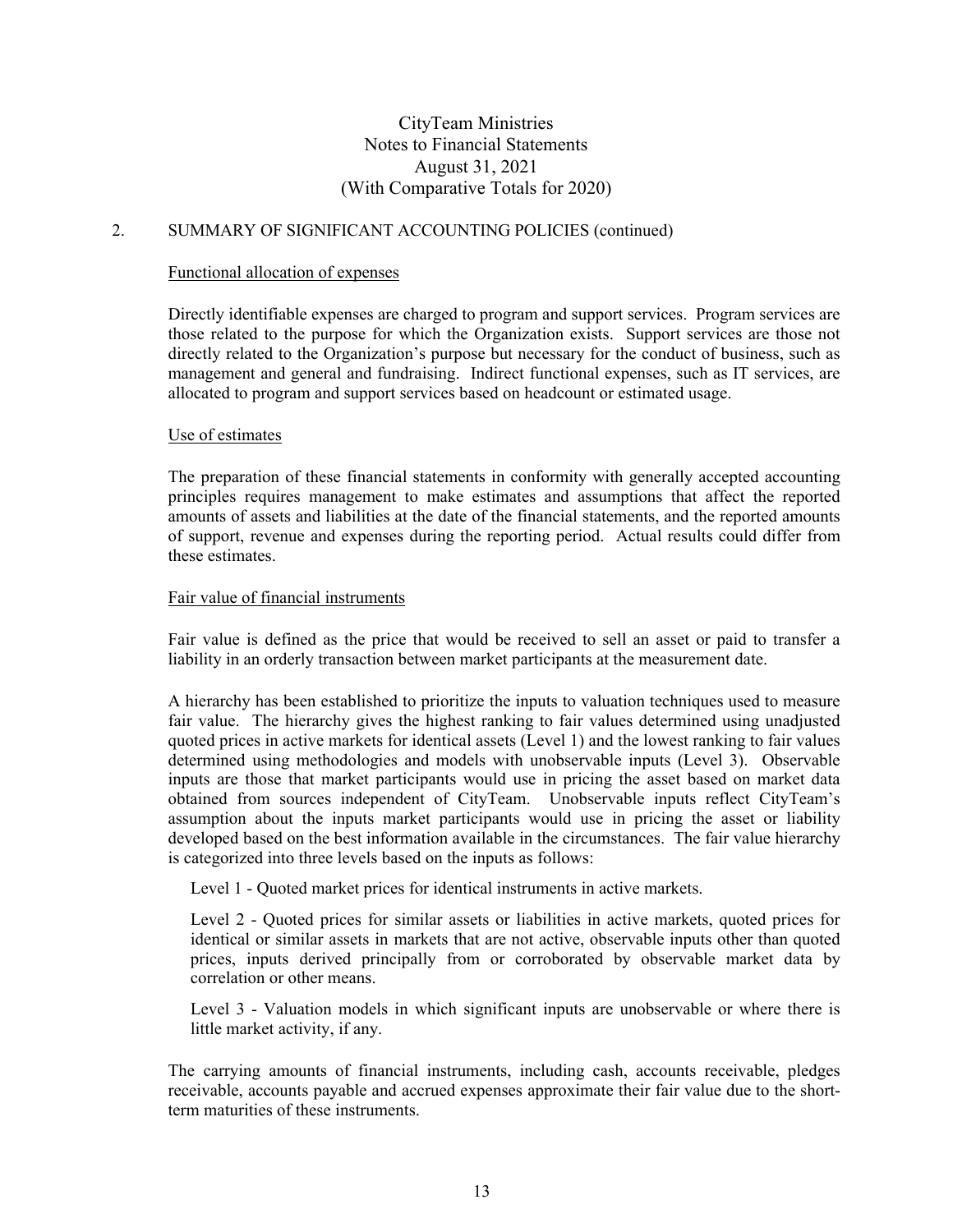## 2. SUMMARY OF SIGNIFICANT ACCOUNTING POLICIES (continued)

## Tax exemption status

CityTeam is exempt from income tax under Section  $501(c)(3)$  of the U.S. Internal Revenue Code ("IRC") and comparable state laws. In prior fiscal years, CityTeam was exempt as a publicly supported charity. In September 2019, the Internal Revenue Service re-determined CityTeam's exempt status to be a church, which is still a type of public charity. The Organization was previously required to file annual Form 990 information returns. With the re-determination by the IRS, CityTeam is no longer required to file annual Form 990 information returns. In the interest of transparency, management has decided to voluntarily continue to file annual Form 990 information returns. Contributions to CityTeam Ministries are tax deductible within the limitations prescribed by the IRC. It is the opinion of management that all income earned relates to the Organization's tax-exempt status and there is no unrelated taxable income. Prior year filings for fiscal years ended August 31, 2020, 2019 and 2018 are still open for IRS examination and, therefore, subject to revision.

## Accounting Standards Update

In May 2014, the Financial Accounting Standards Board ("FASB") issued Accounting Standards Update ("ASU") 2014-09, *Revenue from Contracts with Customer (Topic 606)*, which provides a five-step analysis of contracts to determine when and how revenue is recognized and replaces most existing revenue recognition guidance in U.S. GAAP. The core principle of the new guidance is that an entity should recognize revenue to reflect the transfer of goods and services to customers in an amount equal to the consideration the entity receives or expects to receive. ASU 2014-09 is effective for annual reporting periods beginning after December 15, 2019.

CityTeam adopted ASU 2014-09 with a date of the initial application of September 1, 2020, using the modified retrospective method. Analysis of various provisions of this standard resulted in no significant changes in the way CityTeam recognizes revenue, and therefore no changes to the financial statements.

#### Reclassifications

Certain amounts in the prior-year financial statements have been reclassified to be comparable with the current year presentation. Reclassifications were made to certain amounts previously reported on the statement of cash flows between the cash flows from operating activities, investing activities, and financing activities categories. Such reclassifications had no effect on total assets, liabilities, net assets, or changes in net assets from the amounts previously presented.

## 3. LIQUIDITY AND FUNDS AVAILABLE

As part of CityTeam's liquidity management, it has a policy to structure its financial assets to be available as its general expenditures, liabilities, and other obligations come due.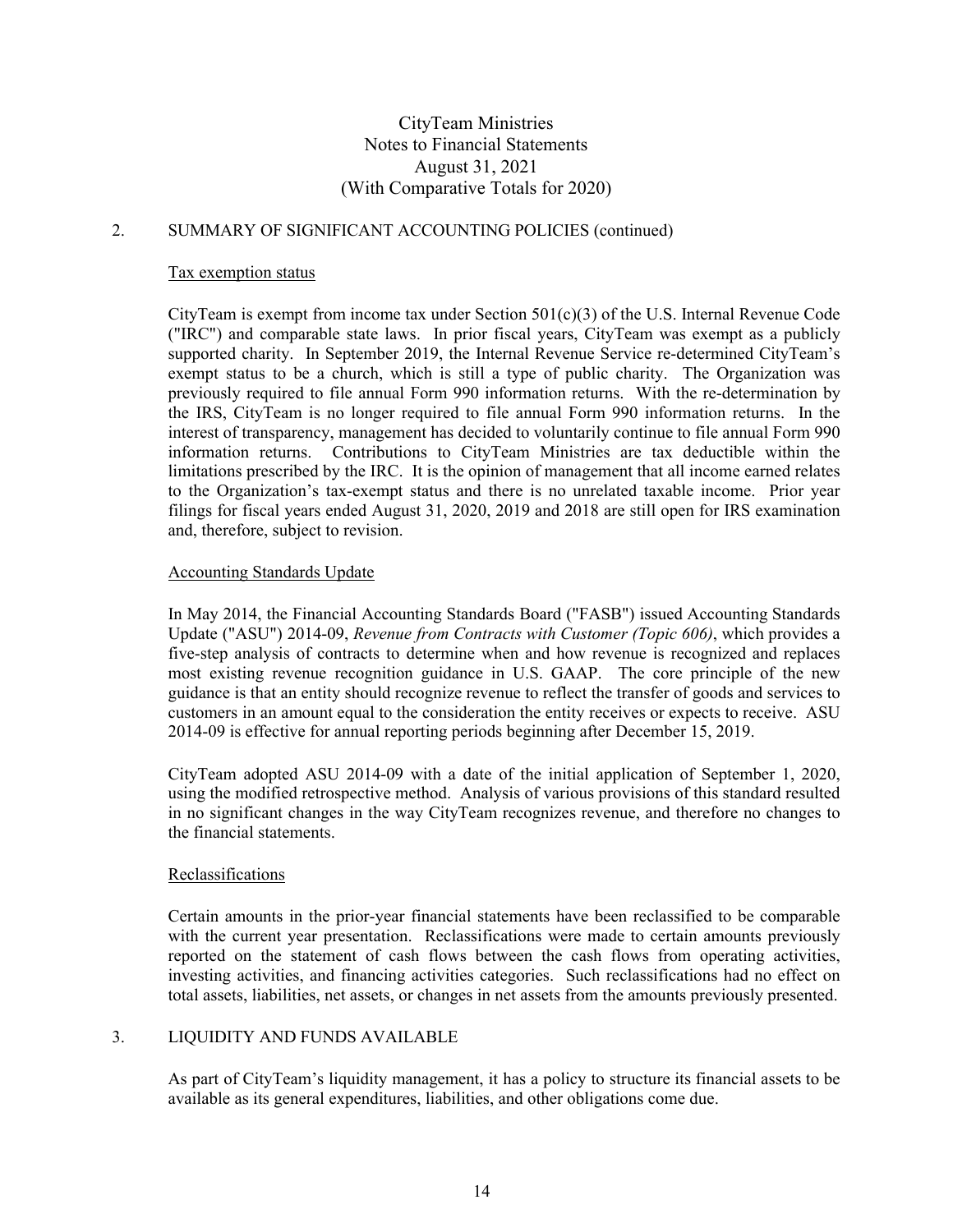## 3. LIQUIDITY AND FUNDS AVAILABLE (continued)

CityTeam's investment policy is to maintain a moderately conservative but balanced portfolio, with the primary investment objectives being the preservation of purchasing power and the preservation of capital. CityTeam's investment portfolio is structured and maintained with the overall objective of providing the resources and liquidity for the Organization to fund its operations. Investments consist of certificates of deposit, money markets and US Treasury Bonds. CityTeam manages on-going operational and program spending to be in-line with its current operating revenue. However, in the event there is a shortfall of funds, the Board of Trustees has designated an operating reserve fund for \$6,000,000 from which the Organization can draw upon. Any drawdowns from the operating reserve fund are expected to be replenished within a reasonably short period of time.

The following is a quantitative disclosure of financial assets as of August 31, available to fund general expenditures and obligations for one year:

|                                                           |              | 2021           |              | 2020         |  |
|-----------------------------------------------------------|--------------|----------------|--------------|--------------|--|
| Financial assets                                          |              |                |              |              |  |
|                                                           |              |                |              |              |  |
| Cash and cash equivalents                                 | $\mathbb{S}$ | 4,736,425      | <sup>S</sup> | 2,933,092    |  |
| Investments                                               |              | 7,928,879      |              | 6,334,755    |  |
| Accounts receivable                                       |              | 111,442        |              | 71,174       |  |
| Pledges receivable                                        |              | 115,500        |              |              |  |
| Investments held in trust - net                           |              | 685,680        |              | 587,048      |  |
| Funds committed for long-term purposes                    |              | 7,811,156      |              | 14,771,783   |  |
| Designated investments for investment in property and     |              |                |              |              |  |
| equipment                                                 |              | 3,001,428      |              |              |  |
| Designated cash and cash equivalents for investment in    |              |                |              |              |  |
| property and equipment                                    |              |                |              | 665,416      |  |
|                                                           |              |                |              |              |  |
|                                                           |              | 24,390,510     |              | 25,363,268   |  |
| Less: amounts unavailable for general expenditures within |              |                |              |              |  |
| one year                                                  |              |                |              |              |  |
| Board designated operating reserve fund                   |              | (6,000,000)    |              | (4,000,000)  |  |
| Board designated for program expansion                    |              | (8,347,863)    |              | (15,230,346) |  |
| Donor restricted for time or a specific purpose           |              | (5, 132, 616)  |              | (2,519,704)  |  |
|                                                           |              |                |              |              |  |
|                                                           |              | (19, 480, 479) |              | (21,750,050) |  |
|                                                           | \$           | 4,910,031      | S            | 3,613,218    |  |

In addition, as disclosed in Note 9 and as part of its liquidity management, CityTeam maintains two committed lines of credit of \$4,800,000 and \$250,000 in order to manage predictable shortterm cycles in which expenditures exceed revenues.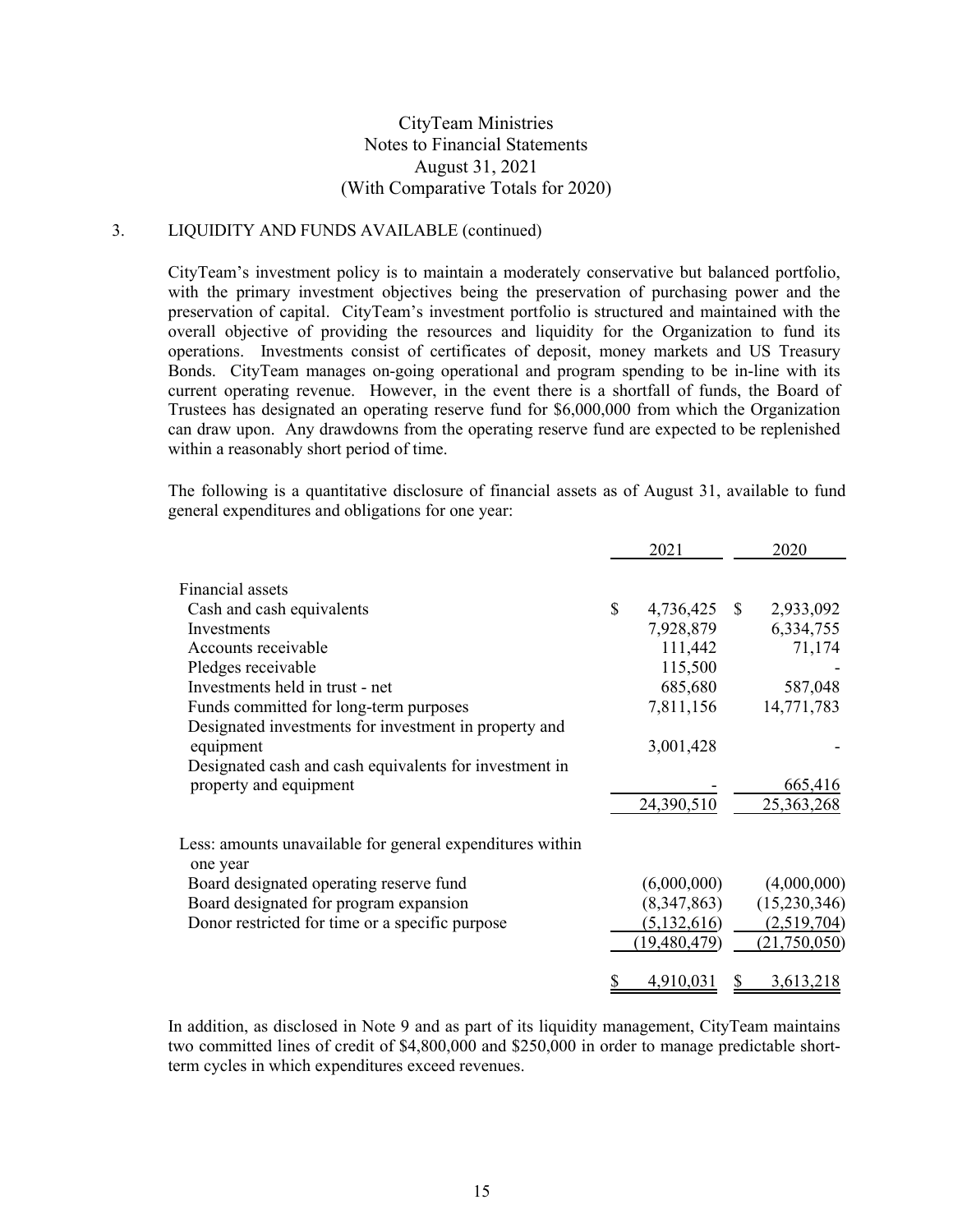## 4. CASH, CASH EQUIVALENTS AND INVESTMENTS

Cash, cash equivalents and investments consisted of the following as of August 31, 2021 and 2020:

|                                                                                                                                                                                                                                  | 2021                                                                       |              | 2020                                                             |
|----------------------------------------------------------------------------------------------------------------------------------------------------------------------------------------------------------------------------------|----------------------------------------------------------------------------|--------------|------------------------------------------------------------------|
| Cash and cash equivalents<br>Demand deposits<br>Money market<br>Less: designated cash and cash equivalents for investment<br>in property and equipment                                                                           | \$<br>4,465,617<br>270,808<br>4,736,425                                    | $\mathbb{S}$ | 2,675,935<br>922,573<br>(665, 416)<br>2,933,092                  |
| Investments                                                                                                                                                                                                                      |                                                                            |              |                                                                  |
| Demand deposits - interest bearing<br>Certificates of deposit<br>Treasury notes<br>Other investments<br>Less: funds committed for long-term purposes<br>Less: designated investments for investment in property<br>and equipment | 18,547,314<br>151,403<br>42,746<br>(7,811,156)<br>(3,001,428)<br>7,928,879 |              | 2,893,781<br>18,201,712<br>11,045<br>(14, 771, 783)<br>6,334,755 |
| Assets held for long-term purposes<br>Funds committed for long-term purposes<br>Designated investments for investment in property and<br>equipment                                                                               | 7,811,156<br>3,001,428                                                     |              | 14,771,783                                                       |
| Designated cash and cash equivalents for investment in<br>property and equipment                                                                                                                                                 | 10,812,584                                                                 |              | 665,416<br>15,437,199                                            |
|                                                                                                                                                                                                                                  | 23,477,888                                                                 |              | 24,705,046                                                       |

CityTeam invests in conservative fixed income securities including certificates of deposit, bonds, and Treasury notes. Due to the decline in returns for these investment vehicles to near zero, upon expiration of certificates of deposit and treasury notes, the proceeds have been held in cash and money markets in anticipation of re-investing in a higher interest rate environment.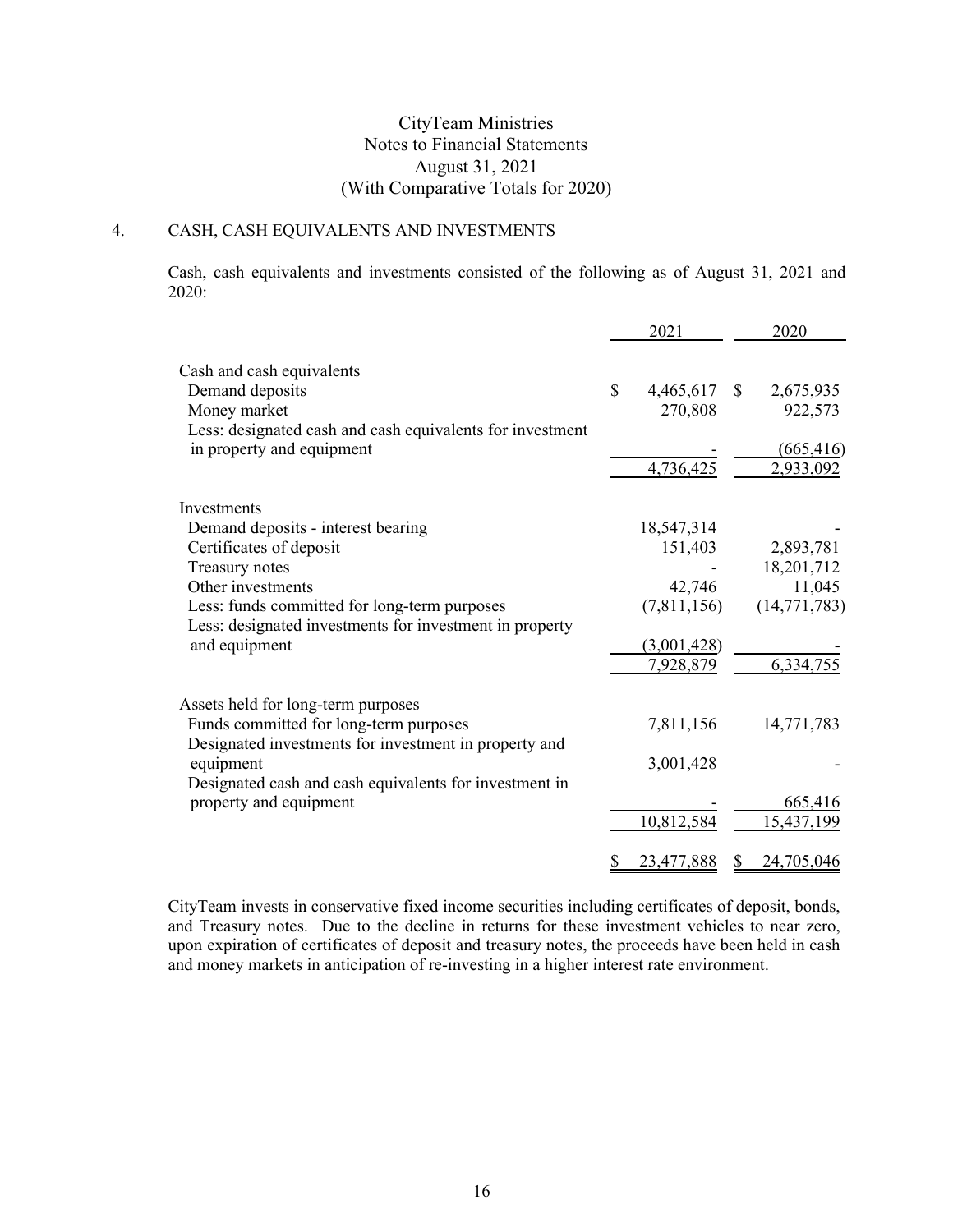## 5. INVENTORY

Inventory consisted of the following as of August 31, 2021:

| Clothing<br>Food | 242,324<br>153,990 |
|------------------|--------------------|
| Supplies         | 84,971             |
|                  | 481,285<br>D       |

## 6. PROPERTY AND EQUIPMENT

Property and equipment consisted of the following as of August 31, 2021 and 2020:

|                                           |   | 2021           |              | 2020         |
|-------------------------------------------|---|----------------|--------------|--------------|
| Buildings and improvements                | S | 27,011,193     | <sup>S</sup> | 16,084,204   |
| Land and improvements                     |   | 10,852,387     |              | 5,961,774    |
| Furniture and equipment                   |   | 1,611,225      |              | 1,649,246    |
| Vehicles                                  |   | 1,173,142      |              | 939,136      |
| Leasehold improvements                    |   | 476,250        |              | 472,228      |
|                                           |   | 41,124,197     |              | 25,106,588   |
| Accumulated depreciation and amortization |   | (12, 429, 490) |              | (11,867,895) |
| Construction in progress                  |   | 1,867,453      |              | 1,370,378    |
|                                           |   | 30,562,160     |              | 14,609,071   |

Depreciation and amortization expense for the years ended August 31, 2021 and 2020 were \$848,634 and \$705,639, respectively.

Land and improvements includes \$10,267,601 and \$5,525,566 cost of land that is not depreciable as of August 31, 2021 and 2020, respectively.

The leasehold improvements are primarily upgrades to properties located in San Francisco and San Jose, California. These improvements are being amortized over the life of the respective leases plus lease renewal options. Accumulated amortization on the leasehold improvements is \$476,250 and \$472,229 as of August 31, 2021 and 2020, respectively.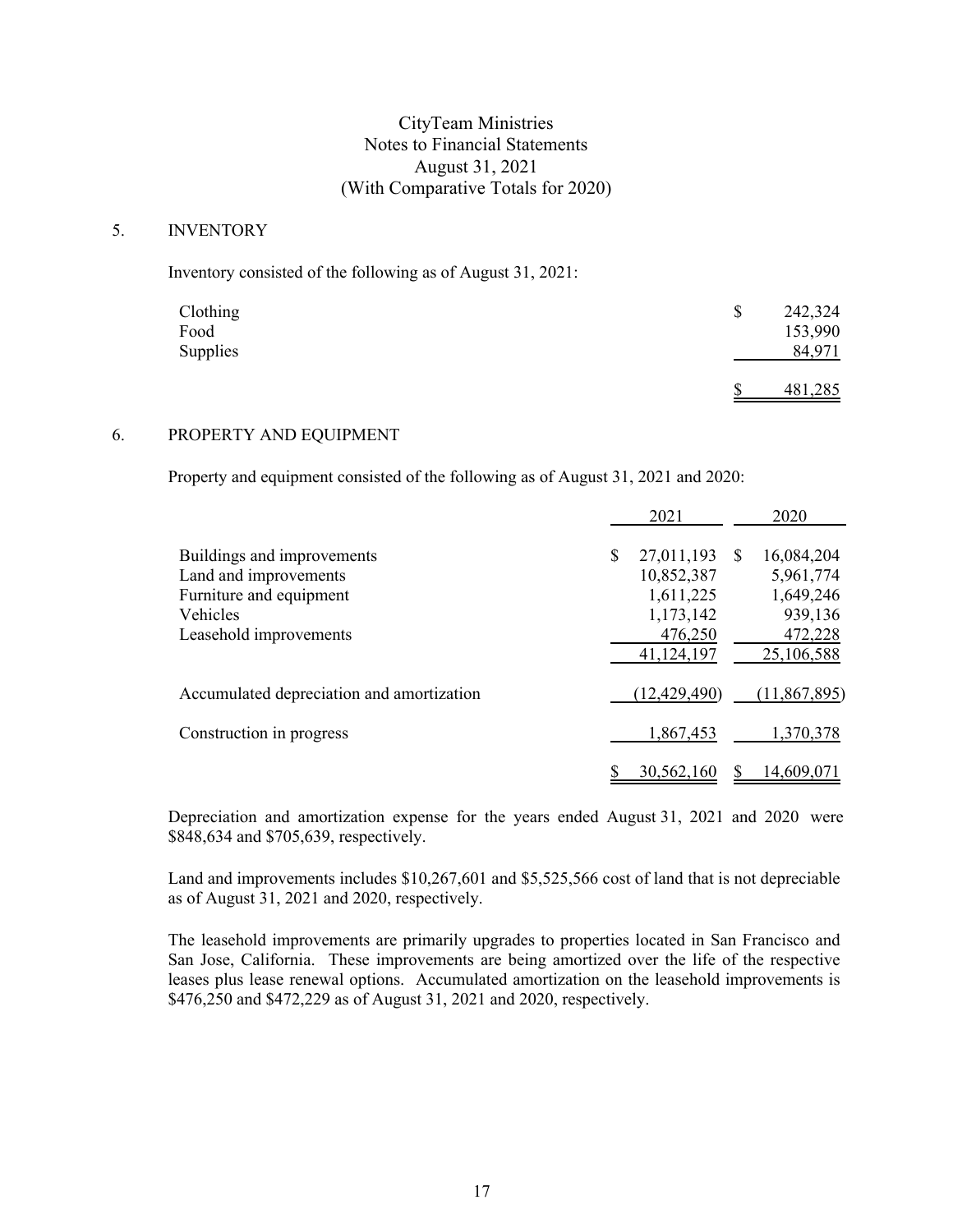## 6. PROPERTY AND EQUIPMENT (continued)

In December of 2018, CityTeam sold the properties located at 2302-2306 Zanker Road, San Jose, California. The property was split into two parcels and sold to two buyers. The property located at 2304-2306 Zanker Road was sold for \$8,100,000 and the property located at 2302 Zanker Road was sold for \$10,100,000. The gain on sale was \$14,650,877 and was included in the gain on sale of property on the statement of activities for the year ended August 31, 2019. In keeping with CityTeam's new strategic plan to expand its' programs, proceeds from the sale of the Zanker Road properties were designated by the board for the purpose of long-term capital expansion (the "Vision Fund"). The following properties were acquired during the years ended August 31, 2021 and 2020 using a combination of restricted donor contributions and Vision Funds:

- In August 2020, the Organization purchased a residential property in Oakland, California for \$750,000. The property was purchased for the CityTeam Forward program, a post-recovery program providing bridge housing for men.
- In April 2021, the Organization purchased a residential property in San Jose, California a 50 unit residential building for \$14,552,327. The property was purchased for the expansion of CityTeam programs for women and children in crisis.

## 7. INVESTMENTS HELD IN TRUST

Based upon generally accepted accounting principles, the assets of irrevocable split-interest trusts for which CityTeam is trustee are reported on the financial statements. These assets are reported at their present value, discounted at an average earnings rate over the Trust's term or the grantor's life expectancy. The portion of the trusts attributable to the irrevocable future interest of CilyTeam has been recorded in the statement of activities as donor-restricted contributions in the period received or as the value changes.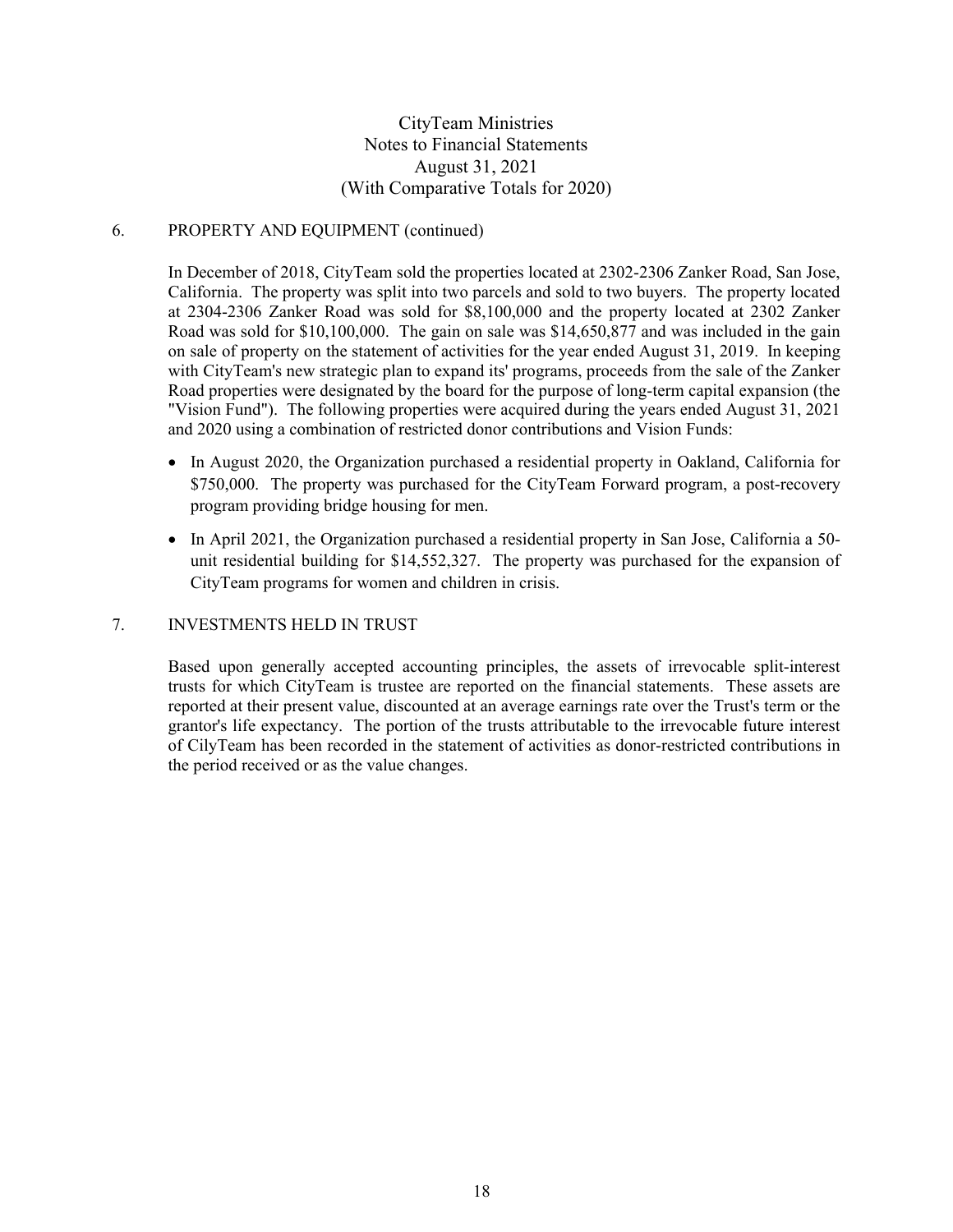## 7. INVESTMENTS HELD IN TRUST (continued)

The balances of the trusts' assets, liabilities and current changes for the year ended August 31, 2021 are:

|                                                                                      | Income<br>Beneficiaries<br>and Other<br>Remaindermen |   | CityTeam<br>Remainder<br>Interest     |    | Total                                      |
|--------------------------------------------------------------------------------------|------------------------------------------------------|---|---------------------------------------|----|--------------------------------------------|
| Fair market value<br>As of August 31, 2021                                           | 1,300,387                                            | S | 685,680                               | -S | 1,986,067                                  |
| Present value of remainder interest<br>As of August 31, 2020<br>Actuarial adjustment | (417, 192)<br>(83, 023)<br>(500, 215)                |   | (587, 048)<br>(98, 632)<br>(685, 680) |    | (1,004,240)<br>(181, 655)<br>(1, 185, 895) |
| Liability for the income beneficiary                                                 | (800, 172)                                           |   |                                       |    | (800, 172)                                 |

The balances of the trusts' assets, liabilities and current changes for the year ended August 31, 2020 are:

|                                                                                      | Income<br><b>Beneficiaries</b><br>and Other<br>Remaindermen | CityTeam<br>Remainder<br>Interest |                                      |              | Total                                  |
|--------------------------------------------------------------------------------------|-------------------------------------------------------------|-----------------------------------|--------------------------------------|--------------|----------------------------------------|
| Fair market value<br>As of August 31, 2020                                           | 1,146,741                                                   | S                                 | 587,048                              | <sup>8</sup> | 1,733,789                              |
| Present value of remainder interest<br>As of August 31, 2019<br>Actuarial adjustment | (377, 053)<br>(40,139)<br>(417, 192)                        |                                   | (546, 387)<br>(40, 661)<br>(587,048) |              | (923, 440)<br>(80, 800)<br>(1,004,240) |
| Liability for the income beneficiary                                                 | (729, 549)                                                  |                                   |                                      |              | (729, 549)                             |
|                                                                                      |                                                             |                                   |                                      |              |                                        |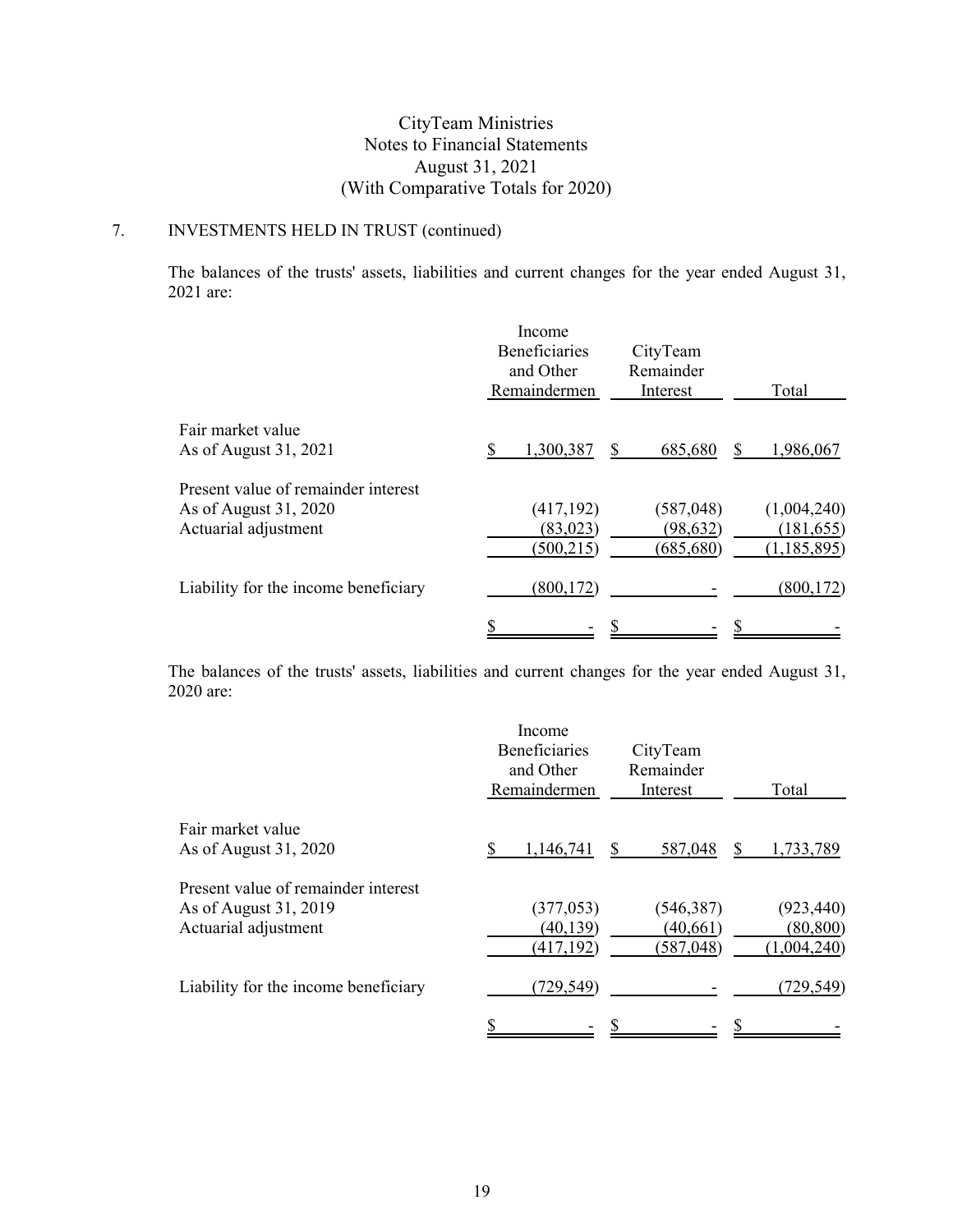#### 8. FAIR VALUE MEASUREMENTS

The Organization's assets and liabilities, recorded at fair value, have been categorized based upon a fair value hierarchy in accordance with generally accepted accounting principles. The following table sets forth by level, within the fair value hierarchy, the Organization's assets and liabilities at fair value as of August 31, 2021:

|                              | Level 1          | Level 2 | Level 3   | Fair Value   |
|------------------------------|------------------|---------|-----------|--------------|
| Assets                       |                  |         |           |              |
| Brokerage investments        |                  |         |           |              |
| Demand deposit               | 18,547,314<br>S. | - \$    | \$        | \$18,547,314 |
| Certificates of deposit      | 151,403          |         |           | 151,403      |
| Equity securities - stock    | 42,746           |         |           | 42,746       |
| Funds held in split-interest |                  |         |           |              |
| trusts                       |                  |         | 1,986,067 | 1,986,067    |
|                              | \$18,741,463     |         | 1,986,067 | \$20,727,530 |
| Liabilities                  |                  |         |           |              |
| Trust obligations            |                  |         | 1,300,387 | 1,300,387    |

The following table sets forth by level, within the fair value hierarchy, the Organization's assets and liabilities at fair value as of August 31, 2020:

|                                                                    | Level 1                 | Level 2 | Level 3      | Fair Value              |
|--------------------------------------------------------------------|-------------------------|---------|--------------|-------------------------|
| Assets                                                             |                         |         |              |                         |
| Other investments - stocks and<br>bonds                            | 11,045                  | \$      | $\mathbb{S}$ | 11,045                  |
| Brokerage investments<br>Treasury notes<br>Certificates of deposit | 18,201,712<br>2,893,781 |         |              | 18,201,712<br>2,893,781 |
| Funds held in split-interest<br>trusts                             |                         |         | 1,733,789    | 1,733,789               |
|                                                                    | \$21,106,538            |         | 1,733,789    | \$22,840,327            |
| Liabilities                                                        |                         |         |              |                         |
| Trust obligations                                                  |                         |         | 1.146.741    | 1.146,741               |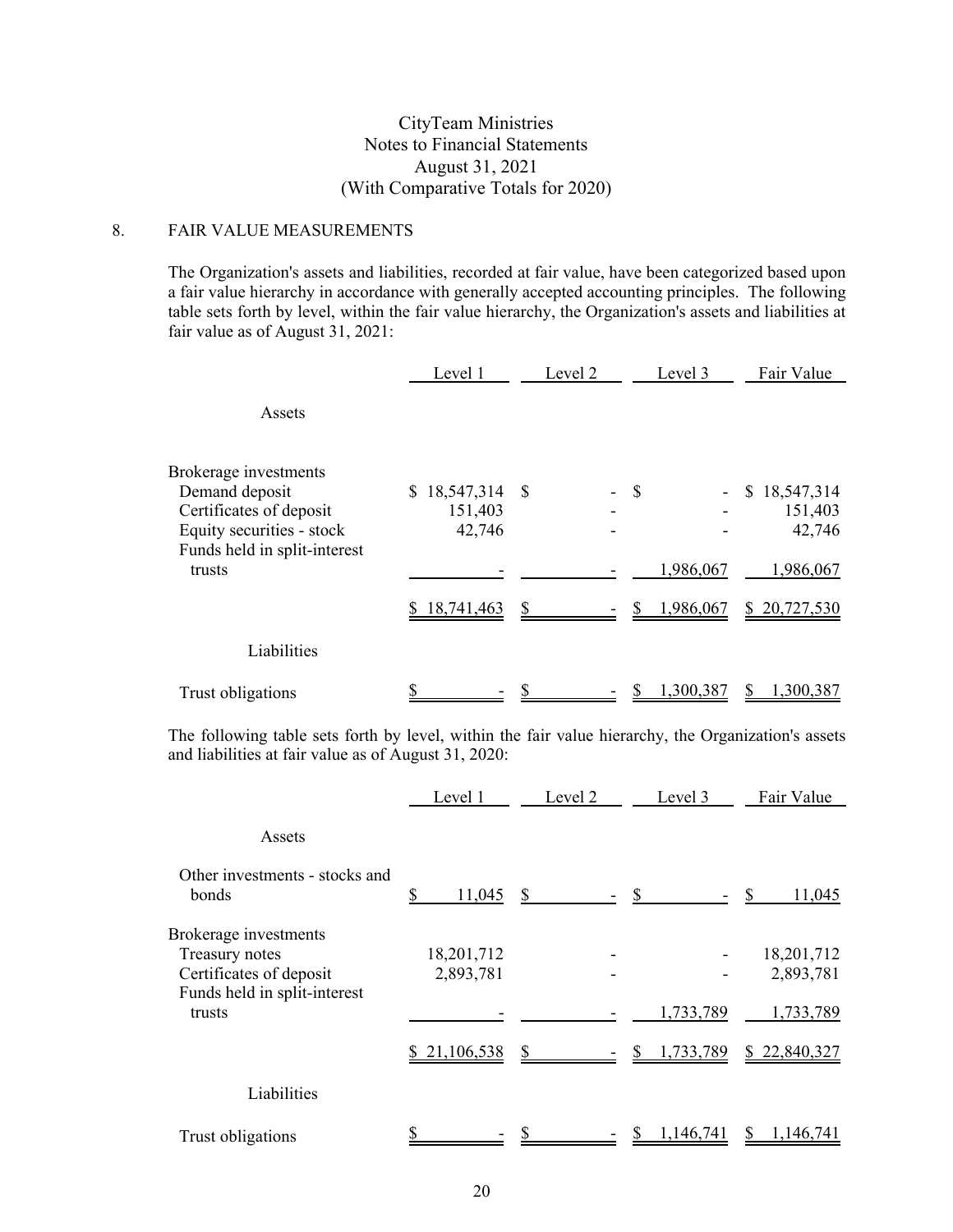## 8. FAIR VALUE MEASUREMENTS (continued)

The following table sets forth a summary of changes in the fair value of Level 3 investments for the years ended August 31, 2021 and 2020:

|                                                                                             | 2021         | 2020      |
|---------------------------------------------------------------------------------------------|--------------|-----------|
| Balance, beginning of year                                                                  | 1,733,789 \$ | 1,630,268 |
| Increase in fair value of assets held in split-interest trusts<br>due to investment changes | 252,278      | 103,521   |
| Balance, end of year                                                                        | 1,986,067    | 1,733,789 |

The following table sets forth a summary of changes in the fair value of Level 3 liabilities for the years ended August 31, 2021 and 2020:

|                                                                                                        | 2021      | 2020                   |
|--------------------------------------------------------------------------------------------------------|-----------|------------------------|
| Balance, beginning of year                                                                             |           | 1,146,741 \$ 1,181,949 |
| Increase in split-interest obligations due to actuarial changes<br>Severance obligation liability paid | 153,646   | 62,860<br>(98,068)     |
| Balance, end of year                                                                                   | 1,300,387 | 1,146,741              |

Level 3 Assets include split-interest trust agreements. The fair value of the trusts is based on the fair value of the underlying investments. On an annual basis, the Organization revalues the fair market value of the trusts based on current market information (See Note 7).

Level 3 Liabilities include split-interest charitable trust liabilities. On an annual basis, the Organization revalues the liability for distributions to the designated beneficiaries based on actuarial assumptions. The present value of the estimated future payments is calculated using applicable mortality rates and a discount rate of 1.2% and 0.4% for the years ended August 31, 2021 and 2020, respectively (See Note 7).

#### 9. LINES OF CREDIT

A \$250,000 line of credit is available from Comercia at the bank's reference rate plus 0.25%. No amounts were borrowed or outstanding on this line of credit as of August 31, 2021 and 2020.

On March 25, 2021, the Organization entered into a \$4,800,000 revolving line of credit loan agreement with Tri Counties Bank secured by the Organization's assets and real estate located in Santa Clara County, California. It bears a variable interest rate equal to the Wall Street Journal Prime Rate plus 0.75%, not less than 4% per annum, and matures on March 25, 2026. No amounts were borrowed or outstanding on this line of credit as of August 31, 2021.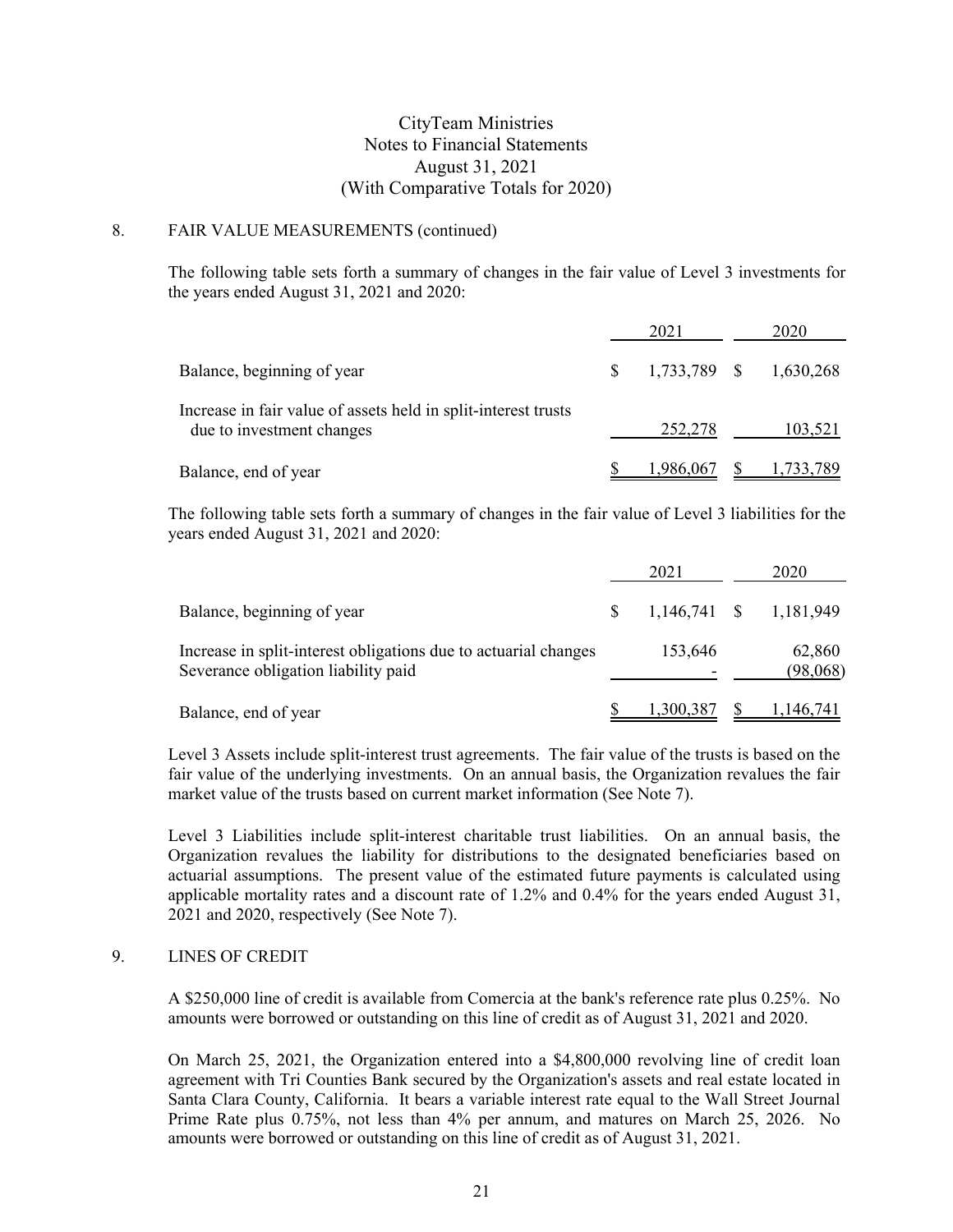## 10. PAYCHECK PROTECTION PROGRAM FORGIVABLE LOAN

On March 27, 2020, President Trump signed into law the Coronavirus Aid, Relief, and Economic Security Act commonly referred to as the "CARES Act". One component of the CARES Act was the Paycheck Protection Program ("PPP") which provides small businesses with the resources needed to maintain their payroll and cover applicable overhead. The PPP is implemented by the Small Business Administration ("SBA") with support from the Department of the Treasury. The PPP provided funds to pay up to 24 weeks of payroll costs including benefits. Funds could also be used to pay interest on mortgages, rent, and utilities.

On April 25, 2020, CityTeam qualified for and received a loan pursuant to the PPP from a qualified lender (the "PPP lender"), for an aggregate principal amount of \$1,558,100. The loan was a two-year loan with a maturity date of April 25, 2022 and bore an annual interest rate of 1%. CityTeam used all loan proceeds to partially subsidize direct payroll and other permitted expenses.

On June 16, 2021, CityTeam received notification that the Small Business Administration issued the forgiveness decision to forgive the entire \$1,558,100 principal loan amount and \$17,356 interest accrued on the PPP loan. The PPP loan forgiveness is recognized as income on the statement of activities for the year ended August 31, 2021.

22

## 11. NOTES PAYABLE

Notes payable are detailed as follows:

On November 1, 2020, CityTeam entered into a forgivable loan agreement with the County of Santa Clara in the amount of up to \$272,947 in Homeless Emergency Aid Program (HEAP) funds, to assist with capital improvements to expand capacity and improve services for homeless individuals and families, located at the street address of 1297 N. 13th, San Jose, California. The loan is secured by a deed of trust, has a term of 10 years after January 31, 2021 and bears a simple interest at a rate of 3% per annum. Payments of principal and interest are deferred until the maturity date of the loan. The unpaid balance of principal and interest shall be forgiven on the maturity date if for the duration of the loan term, the property has been continuously used for emergency/transitional shelter for homeless individuals and/or to provide food distribution for low income and homeless individuals, or the continued use of the property was changed with County's prior written approval; and no event of default has occurred and is continuing under the loan agreement.

|                           | 2021       | 2020 |  |
|---------------------------|------------|------|--|
|                           |            |      |  |
|                           |            |      |  |
|                           |            |      |  |
|                           |            |      |  |
|                           |            |      |  |
|                           |            |      |  |
|                           |            |      |  |
|                           |            |      |  |
| $\boldsymbol{\mathsf{S}}$ | 272,947 \$ |      |  |
|                           |            |      |  |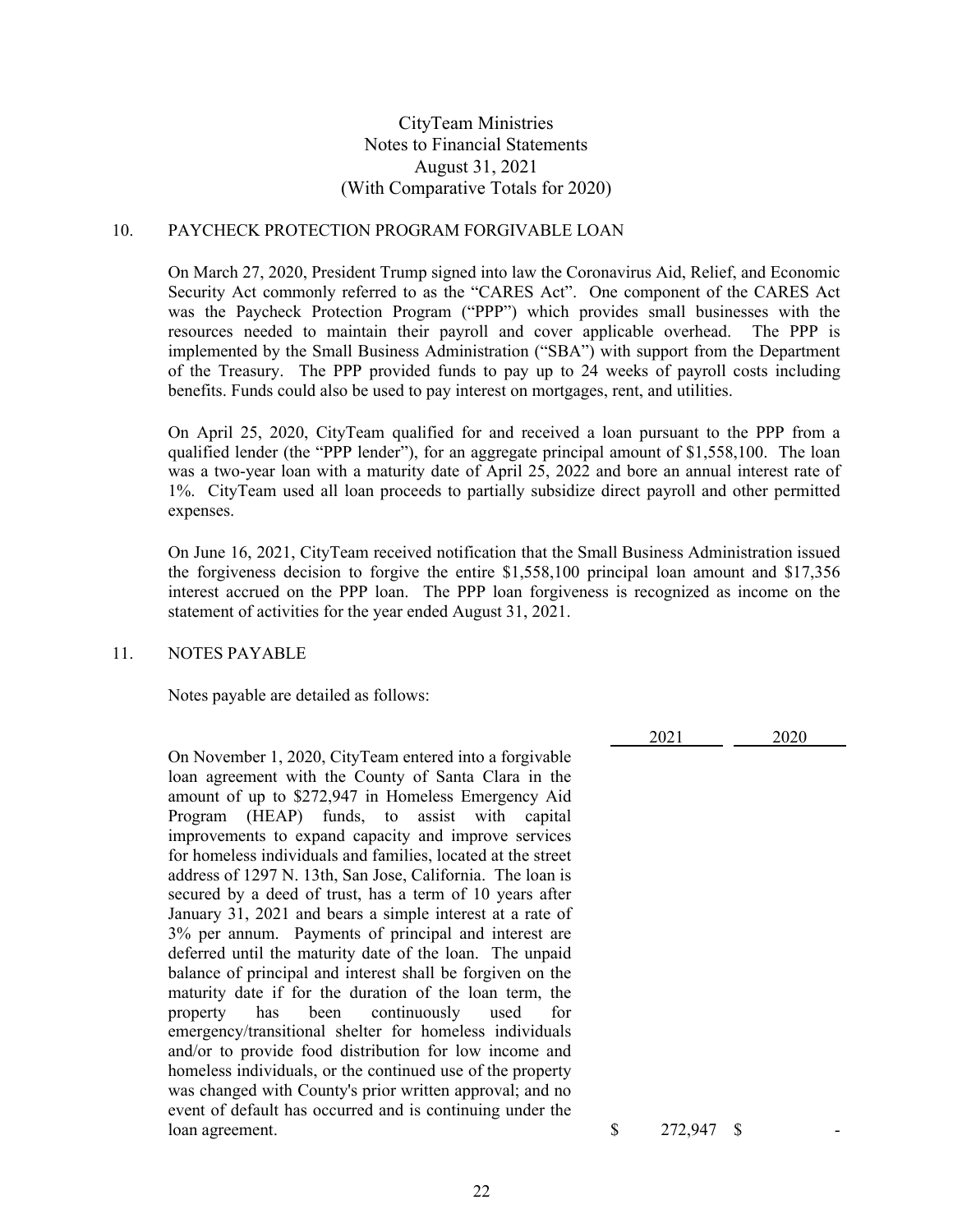## 11. NOTES PAYABLE (continued)

On August 26, 2021, CityTeam entered into a promissory note agreement with Meriwest Credit Union in the amount of \$1,055,000. The funds disbursed by Meriwest Credit Union to CityTeam under the promissory note were advanced to Meriwest Credit Union by the Federal Home Loan Bank of San Francisco ("FHLB") pursuant to the regulations governing the Affordable Housing Program ("AHP"). Funds were awarded to CityTeam pursuant to its application submitted to the FHLB for CityTeam Ministries San Jose renovation project. The loan is secured by a deed of trust, has a term of 15 years and bears a zero interest rate per annum. Payment of the principal balance and any accrued interest under the note will be due and payable in full on the maturity date, however, if CityTeam complies with all continuing compliance requirements with the terms of the note, the loan will be forgiven and no payments shall be required on maturity date.  $1,055,000$ 

On March 25, 2021, CityTeam entered into a business loan agreement with Tri Counties Bank in the amount of \$750,000. The loan is unsecured, has a term of one year and bears a 4% interest rate per annum. CityTeam's payment schedule consists of 11 monthly consecutive payments, beginning May 15, 2021, with interest calculated on the unpaid principal balances at a variable interest rate based on the Wall Street Journal Prime Rate (3.25%), plus a margin of 0.75%, resulting in an initial interest rate of 4%. Payment of the principal balance and any remaining accrued interest under the note will be due and payable in full on the maturity date.

Current portion

2021 2020

| 750,000<br>2,077,947         |  |
|------------------------------|--|
| \$<br>(750,000)<br>1.327.947 |  |
|                              |  |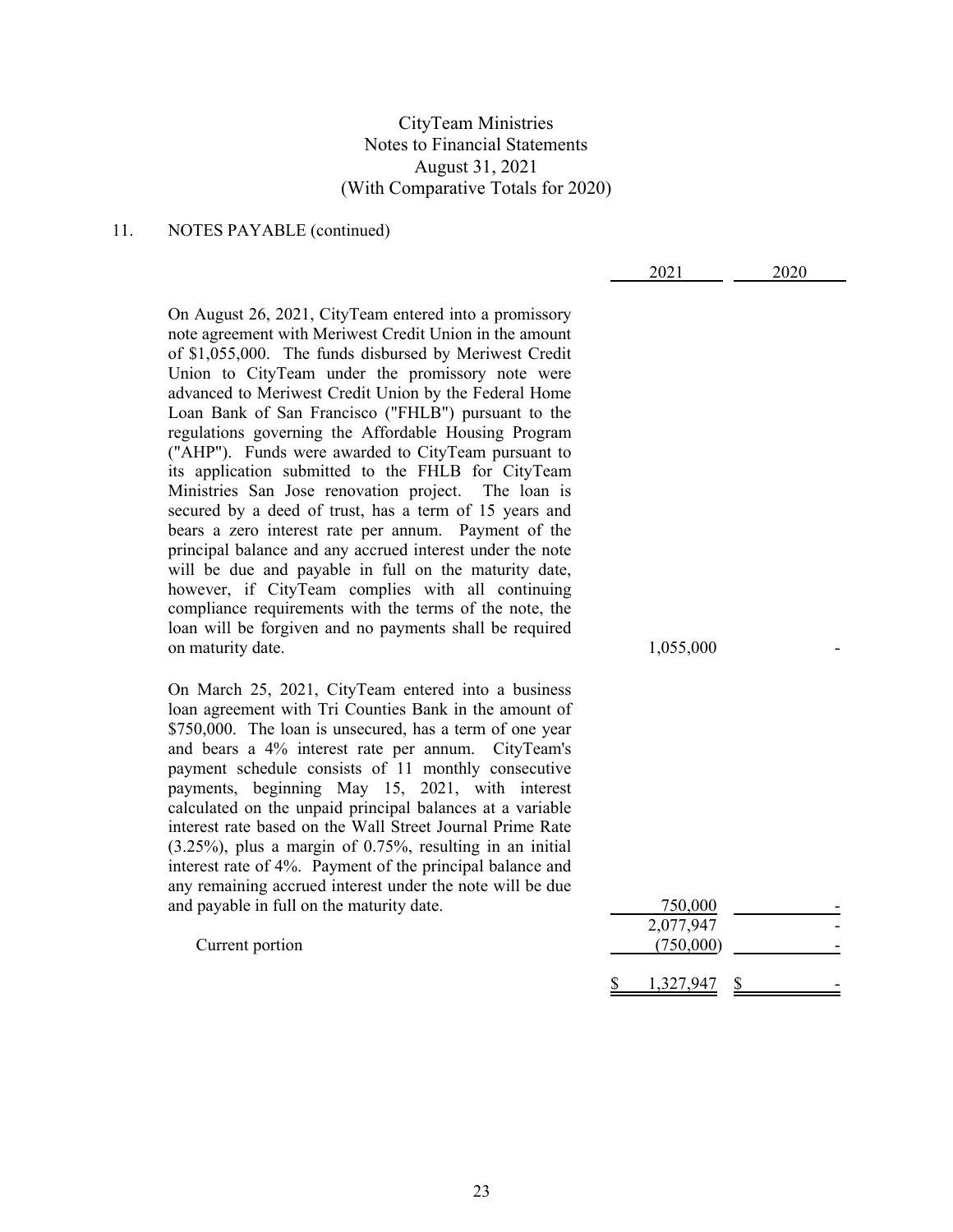## 11. NOTES PAYABLE (continued)

The future maturities of the notes payable are as follows:

| Year ending August 31, |                          |
|------------------------|--------------------------|
| 2022                   | \$<br>750,000            |
| 2023                   |                          |
| 2024                   |                          |
| 2025                   | $\overline{\phantom{0}}$ |
| 2026                   | -                        |
| Thereafter             | 1,327,947                |
|                        | 2,077,947                |

#### 12. NET ASSETS WITH DONOR RESTRICTIONS

Net assets with donor restrictions as of August 31, 2021 and 2020 consist of grants and contributions received for various restricted projects. The nature and amount of the restrictions are as follows:

|                            |   | 2021      | 2020      |
|----------------------------|---|-----------|-----------|
| Programs                   | S | 1,330,008 | 1,267,240 |
| Trusts                     |   | 685,680   | 587,048   |
| Capital                    |   | 3,001,428 | 665,416   |
|                            |   | 5,017,116 | 2,519,704 |
| Time restricted net assets |   | 115,500   |           |
|                            |   |           |           |
|                            |   | 5,132,616 | 2,519,704 |

Net assets with donor restrictions released from restriction during the year were as follows:

|                    | 2021                       | 2020               |
|--------------------|----------------------------|--------------------|
| Program<br>Capital | \$<br>446,276 \$<br>41,641 | 995,127<br>623,353 |
|                    | 487,917                    | \$<br>1,618,480    |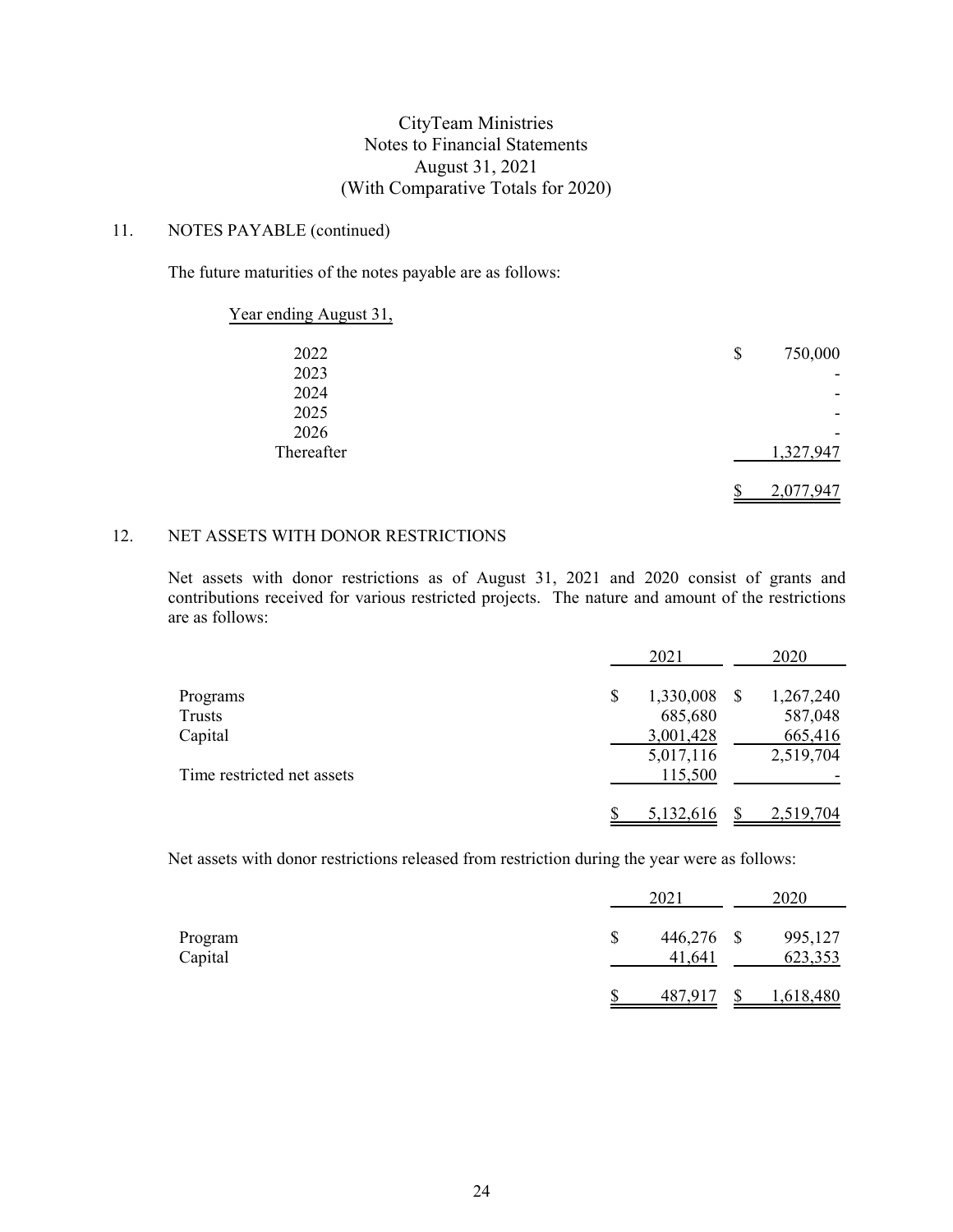## 13. BOARD OF TRUSTEES DESIGNATED NET ASSETS

Net assets designated for specified purposes as of August 31, 2021 and 2020 were as follows:

|                        | 2021         | 2020       |
|------------------------|--------------|------------|
| Operating reserve      | 6,000,000    | 4,000,000  |
| Grace Village fund     | 197,100      |            |
| Vision Fund short-term | 339,607      | 458,563    |
| Vision Fund long-term  | 7,811,156    | 14,771,783 |
|                        | 14, 347, 863 | 19,230,346 |

In 2021, the Board increased the operating reserve by \$2,000,000 to \$6,000,000, covering approximately four months of the coming fiscal year's budget. Also in 2021, the Board designated the cash surplus from rental operations of the Tripp property to be used toward construction of the Grace Village program center. In 2019, the Board designated the proceeds from the sale of the two buildings on Zanker Road in San Jose, California to be used for longterm capital expansion purposes (the "Vision Fund"). The Board also approved a portion of the Vision Fund to be used for short-term operational funding for newly launched programs. All projects receiving Vision Funds require prior board approval.

#### 14. PENSION PLAN

The employee retirement plan, which qualifies as a 403(b) plan, covers all employees who have completed one year of service, are at least 21 years old and work at least an average of 20 hours a week. Employer contributions vest to the employee over six years. Employees' contributions are always fully vested. Age and service requirements do not apply to the employees' ability to make salary reduction contributions to this plan.

Effective October 1, 2017 the plan was amended to provide for CityTeam to increase the employer contribution from 1.15% to 2%. Effective February 1, 2019, the plan was amended to increase the employer contribution to 2.5%. Effective February 1, 2020, the plan was amended to increase the employer contribution to 3%. Contributions on behalf of all qualified employees totaled \$140,030 and \$129,265 for the years ended August 31, 2021 and 2020.

#### 15. RENTAL INCOME

CityTeam has a rental lease with a tenant for a 30,000 square foot building located in San Jose, California. Amendments to the lease extend the term through August 31, 2022 but early termination is permitted as of August 31, 2021. Monthly payments of \$37,080 were in place for the year ended August 31, 2021. Monthly base rent of \$38,192 began on September 1, 2021. Annual increases are set at 3%. The cost basis of this property is \$1,709,328 and the associated accumulated depreciation is \$598,805.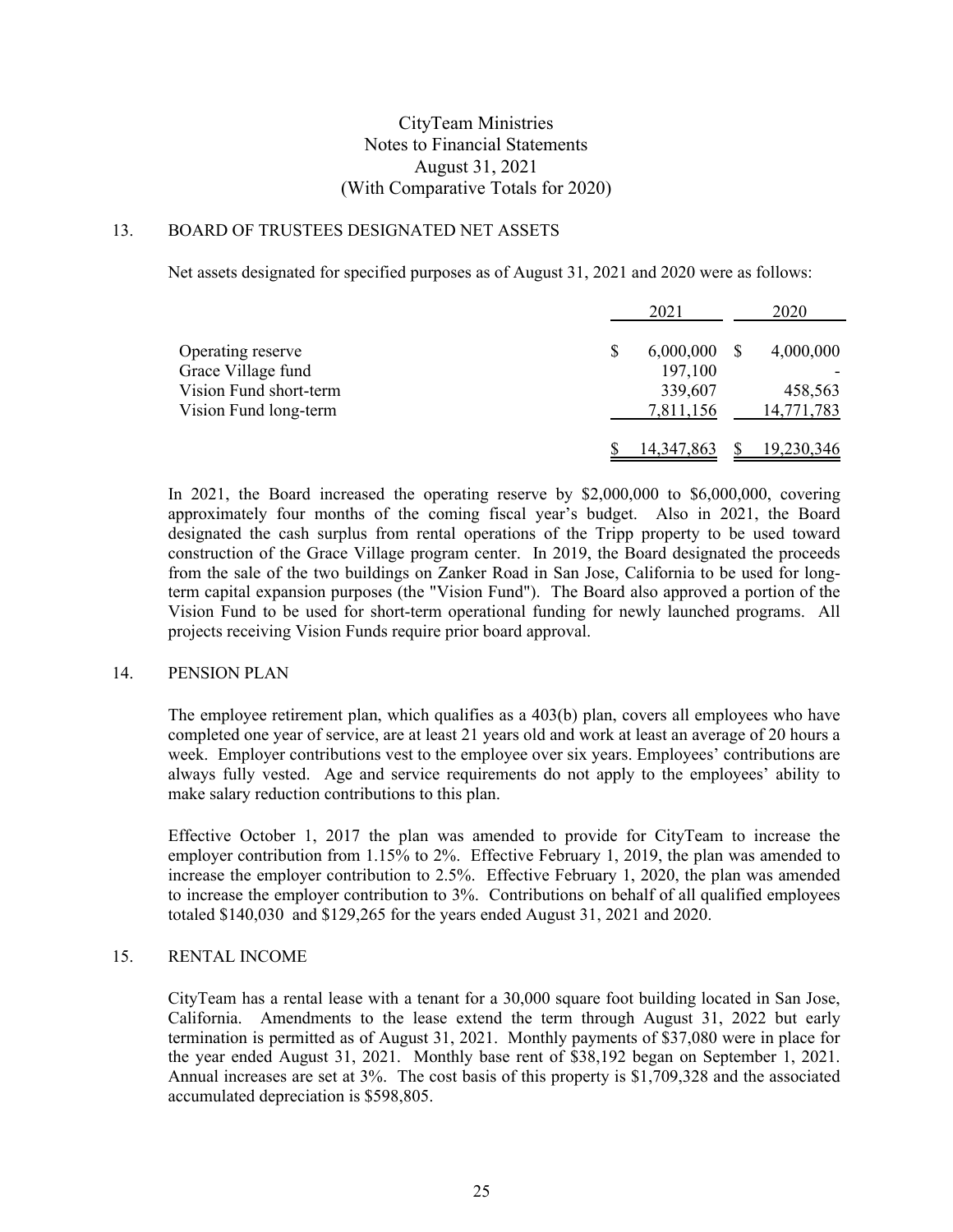## 15. RENTAL INCOME (continued)

On April 1, 2021, CityTeam purchased a 50-unit apartment complex in San Jose, California and entered into an agreement with a third party to manage the property. CityTeam earned an average monthly gross rent in the amount of \$86,000. As apartments are vacated, they are being renovated and transferred for use in the Grace Village residential program for women and children. The cost basis of this property is \$14,552,327 and the associated accumulated depreciation is \$111,568 as of August 31, 2021.

During the years ended August 31, 2021 and 2020, \$830,184 and \$465,003, respectively, of gross rental income was generated from tenants. Rental income reported on the statement of activities includes rents from properties with lease terms less than one year that are not included above.

## 16. COMMITMENTS AND CONTINGENCIES

#### COVID-19 Impact

On March 11, 2020, the World Health Organization declared the novel strain of coronavirus ("COVID-19") a global pandemic and recommended containment and mitigation measures worldwide. The COVID-19 outbreak in the United States has caused business disruption through mandated and voluntary closings of businesses and shelter in place orders.

Since the beginning of the COVID-19 pandemic, the gap in services and economic vitality among vulnerable neighbors in need has widened significantly. CityTeam has focused its efforts on expanding programs and services to provide more immediate help by 1) boosting food assistance, 2) increasing safe, transitional, supportive housing options, and 3) expanding CityTeam at Work services to equip people with more education, training and job qualifications to improve employability and ability to secure living wage jobs. The immensity of local job loss during the pandemic resulted in many more families needing basics such as food, clothing and hygiene supplies. Through its partnership with Second Harvest of Silicon Valley, CityTeam was able to double the number of food pantry sites in Santa Clara Country, providing regular deliveries of nutritious, fresh, high quality groceries to families. In order to safely distribute food into the community, Second Harvest of Silicon Valley began providing groceries pre-boxed to partner agencies. Food distribution was changed from walk up service to drive-through with food placed directly into client's trunks without person to person contact.

CityTeam has expanded and raised the level of Health and Safety Protocols and Policies in the area of infectious diseases, closely monitoring the guidelines and mandates set by local authorities, Occupational Safety and Health Administration and the Centers for Disease Control and Prevention. The Organization strives to keep to the highest safety standards including ongoing indoor masking, health screenings, reductions in facility capacities, temporary remote or hybrid work schedules, and employee education on safety measures and vaccinations.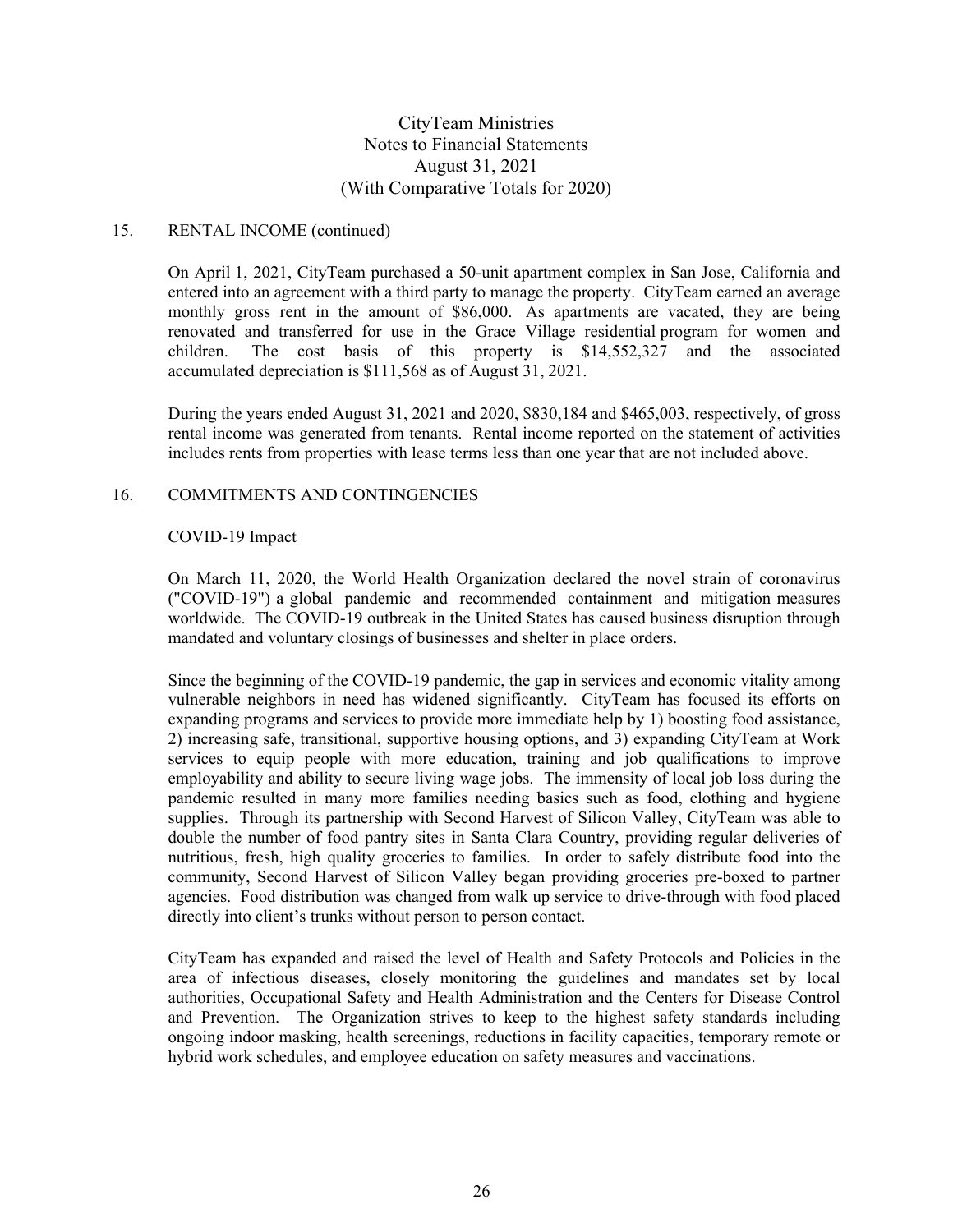## 16. COMMITMENTS AND CONTINGENCIES (continued)

#### Operating lease commitment

The Organization leases facilities under operating lease agreements which require monthly payments ranging from \$1,545 to \$11,360 per month and expiring at various dates through June 2024.

Total annual rent expense was \$403,300 and \$375,796 for the years ended August 31, 2021 and 2020, respectively.

The scheduled minimum lease payments under the lease terms are as follows:

| Year ending August 31, |              |
|------------------------|--------------|
| 2022                   | \$<br>56,959 |
| 2023                   | 18,658       |
| 2024                   | 15,041       |
|                        | 90,658       |

#### 17. IN-KIND CONTRIBUTIONS

The estimated fair value of donated food, clothing, supplies, professional services and property and equipment received are recorded as contributions. Donated non-government food was valued at \$1.79 and \$1.74 per pound for the years ended August 31, 2021 and 2020 , respectively. Donated government food was valued at \$1.70 and \$1.49 per pound for the years ended August 31, 2021 and 2020, respectively. These valuations were based on cost studies conducted for Feeding America. Donated clothing was valued based on published studies performed on eBay sales of used clothing, toys, and other household items titled "It's Deductible - Tax Year 2021 and 2020 Software".

The estimated fair value of donated food, clothing, supplies, professional services and property and equipment are recorded as contributions.

|                                                       | 2021       | 2020       |
|-------------------------------------------------------|------------|------------|
| Food                                                  | 11,249,388 | 8,160,169  |
| Clothing                                              | 1,801,909  | 2,186,718  |
| Supplies                                              | 1,391,642  | 1,976,585  |
| Professional services                                 | 223,762    | 125,234    |
| Property and equipment - capitalized                  | 105,798    | 53,407     |
| Property and equipment below capitalization threshold | 66,893     |            |
|                                                       | 14,839,392 | 12,502,113 |